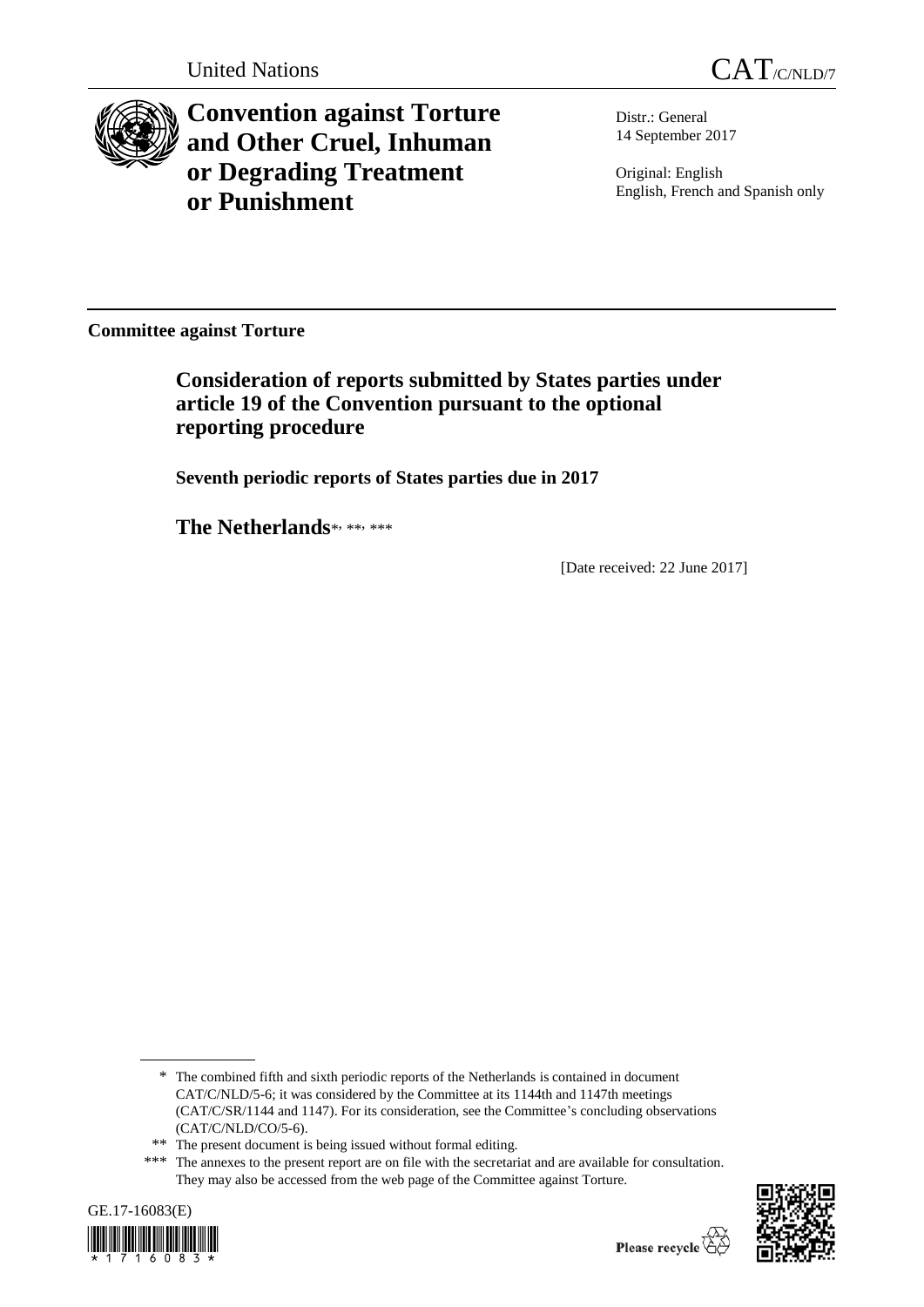# **Introduction**

1. The Kingdom of the Netherlands is using the optional reporting procedure adopted by the Committee at its 38th session and thus submitting this report under the Convention against Torture and other Cruel, Inhuman or Degrading Treatment or Punishment on the basis of the list of issues adopted by the Committee at its 44th session (CAT/C/NLD/QPR/7).

2. The Committee has set a limit on the number of words that the replies to the 33 issues on the list may contain. Wishing to inform the Committee as clearly and fully as possible, and bearing in mind the scope of the questions and sub-questions, the Kingdom of the Netherlands has been obliged to incorporate the requested statistical data and the accompanying explanation in a number of annexes.

## **Question 1**

#### **The Netherlands**

3. In the case of Bonaire, Sint Eustatius and Saba the crime of torture is incorporated in the International Crimes Act (section 8), which entered into force in 2003 and is applicable in the European part of the Kingdom. The definition of the crime of torture in the Act is based on the definition in the Convention.

### **Curaçao**

4. As part of the Kingdom of the Netherlands, Curaçao has ratified the Convention against Torture and Other Cruel, Inhuman or Degrading Treatment or Punishment. Torture was criminalised in the National Ordinance of 13 October 1995. On ratification the following declaration and/or reservation was made by the Netherlands with respect to article 1 of the Convention.

#### *Interpretative declaration with respect to article 1:*

5. "It is the understanding of the Government of the Kingdom of the Netherlands that the term 'lawful sanctions' in article 1, paragraph 1, must be understood as referring to those sanctions which are lawful not only under national law but also under international law."

6. Consequently, the definition of the crime of torture is compatible with article 1 of the Convention.

## **Question 2**

## **The Netherlands**

7. The government is unable to provide information on how many times the Convention has been directly invoked, because this is not recorded. Judgments published on www.rechtspraak.nl show that in the last four years the Convention was invoked in 19 cases. In almost all these cases the court held that it had not been established that if the person in question was returned to the country of origin he/she would face a real risk of treatment incompatible with article 3 of the European Convention on the Protection of Human Rights and Fundamental Freedoms (ECHR) or article 3 of the Convention against Torture. However, these figures are purely indicative since not all rulings are published. Furthermore, parties often confine themselves to invoking the corresponding provision in the ECHR.

8. With regard to raising awareness, like all other international agreements to which the Netherlands is a party, the Convention is published in the Dutch Treaty Series, which is freely accessible online. The Academy for Legislation and the Academy for Government Lawyers offer short general courses for civil servants on human rights, investing in the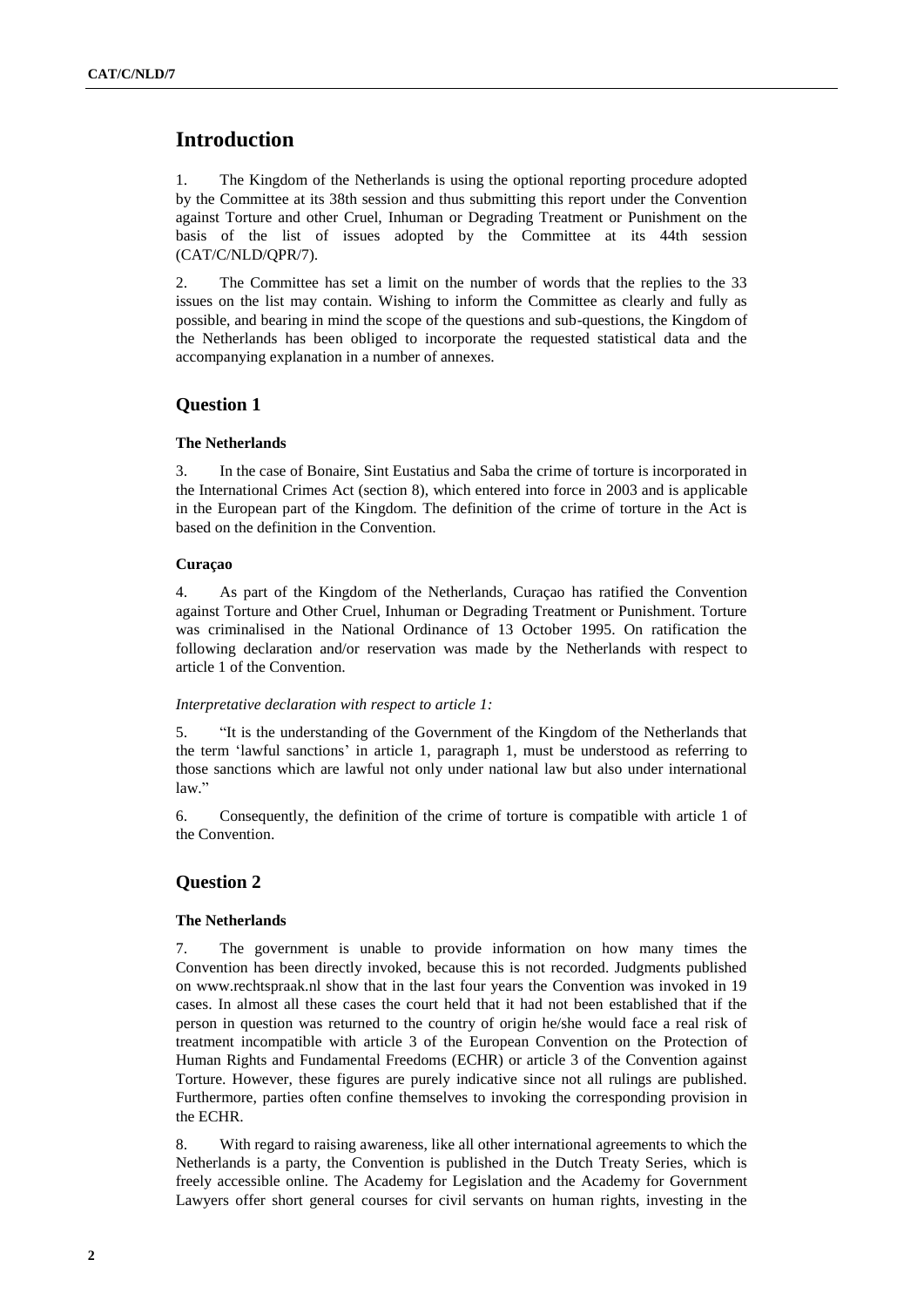quality of primary legal advice and ensuring that every policy department is capable of recognising basic human rights issues. The Training and Study Centre for the Judiciary provides lifelong education for judges and other officers of the court which addresses issues such as torture, with the aim of enhancing their expertise in the realm of human rights. For example, there are courses on the ECHR that include consideration of article 3 of the Convention, i.e. the prohibition of torture, and the work of the Committee for the Prevention of Torture (CPT).

### **Curaçao**

9. The provisions of the Convention, including the definition of torture contained in article 1, have been directly invoked before and applied by judicial, administrative or other mechanisms throughout Curaçao. Examples include prosecutions of police officers for torture.

10. Measures have been taken to raise awareness of the Convention and its direct applicability among all public authorities in Curaçao. Those measures have included the human rights sessions conducted by the Directorate of Foreign Affairs, one of which specifically addressed the topic of torture and the Convention.

# **Question 3**

## **The Netherlands**

#### **(a+b)**

11. In September 2014 the government requested the advice of the Council of State on two bills. The first bill concerned the national implementation of Directive 2013/48/EU on the right of access to a lawyer in criminal proceedings. The second bill contained additional provisions concerning suspects, their lawyers and certain coercive measures. These topics do not directly arise from the EU Directive, but are related to the implementation bill. The Act and related Decree entered into force on 1 March 2017. For a detailed description of the legislative process and measures taken in the intervening period, please see the annexe to this answer.

12. The authorities may derogate from the right of access to a lawyer under circumstances which have been exhaustively described. This derogation is based on article 8, paragraph 1 in conjunction with article 3, paragraph 6 of Directive 2013/48/EU. The decision is taken by the assistant public prosecutor with the permission of the public prosecutor. Legal assistance may only be refused on the grounds of urgent need to avert serious adverse consequences for a person's life, liberty or physical integrity or to prevent substantial jeopardy to the investigation. The decision and the grounds on which it is based are stated in the official record of the interview. The accused/counsel for the defence can lodge an objection to the refusal in court, where the judge will decide if it was lawful. The legislator has expressed the expectation that legal assistance will be refused in very few cases. As yet we have no practical experience in this area.

13. Access to a lawyer for migrants who have been placed in isolation is available at present, and will also be available under the new legislative proposal. Persons placed in isolation can contact their lawyer if they wish to do so. Access to a lawyer is provided for from the moment a migrant is deprived of his liberty (section 100, Aliens Act 2000). Furthermore Dutch legislation also provides for access to a lawyer during the preparation of a decision to detain a migrant (articles 4.18 and 5.2, Aliens Decree).

**(c)**

14. As of 1 January 2016 the fees lawyers receive for providing legal aid in Bonaire, Saba and Sint Eustatius have been increased. As a result, more lawyers in Curaçao are prepared to provide legal aid to people in Bonaire. There are now more than enough lawyers available to litigants in Bonaire. Because there are no lawyers established in Saba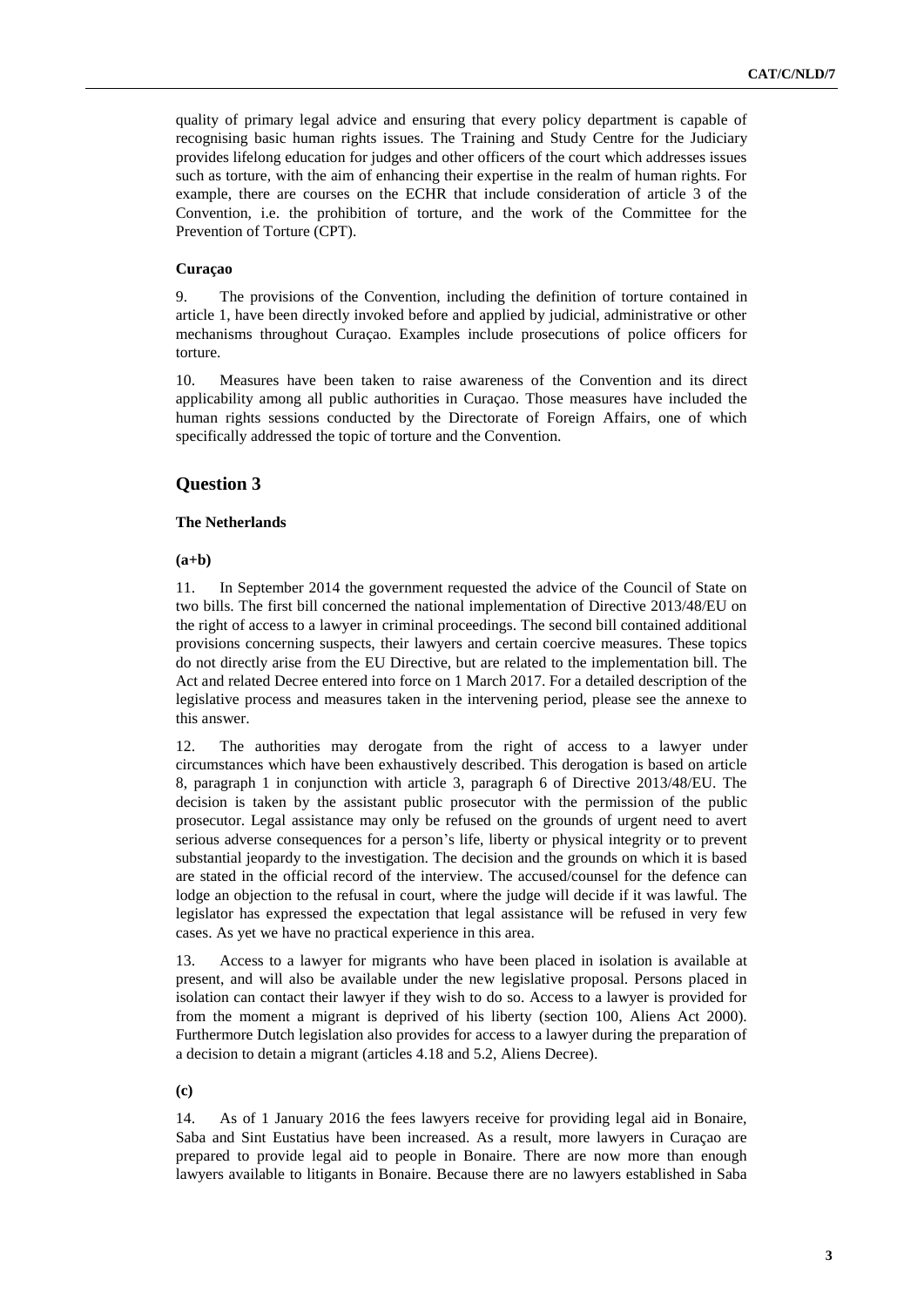and Sint Eustatius, legal aid there is provided by lawyers from Sint Maarten, who have also been receiving the increased rate since 1 January 2016.

**(d)**

15. Police regulations stipulate that in the case of adult detainees, third parties can only be informed of their detention at the request of the detainee. Where minors are concerned, the police always inform their legal representative. The right of notification can be suspended by the Public Prosecution Service in the interests of the investigation.

## **(e)**

16. Humane treatment of detainees is a core responsibility of prison and detention centre staff. Every member of staff has an annual job performance interview that assesses how they fulfil this responsibility. The consequences for staff failing to comply with fundamental legal safeguards may include dismissal. Complaints about breaches of fundamental legal safeguards can be submitted to one of the various independent supervisory committees in custodial institutions. Information about such complaints is held by the committees.

### **Curaçao**

17. The right of access to a lawyer is guaranteed in article 48 of the Curaçao Code of Criminal Procedure: everyone must be able to consult a lawyer from the moment they are deprived of their liberty.

18. Following the ECtHR's *Salduz v. Turkey* judgment (ECtHR, 27 November 2008) and the judgment handed down by the Dutch Supreme Court on 30 June 2009 (ECLI:NL:HR:2009:BH3079), the Public Prosecutor's Office announced new instructions ensuring this right and replacing older instructions. The new (2009) instructions state that all suspects under the age of 18 must have access to a lawyer prior to questioning; moreover, the minor's lawyer and a trusted person must also be present.

19. This right was broadened again as of 1 March 2016 by instructions bringing the situation into line with the Supreme Court's judgment of 22 December 2015 (ECLI:NL:HR:2015:3608). New elements include the investigating officer's duty to inform all arrested suspects, both adults and minors, prior to the first interview, of their right to have their lawyer present during questioning. The interview may not start without the presence of the lawyer. All migrants detained by the police have the same access as local suspects to legal counsel provided by the State.

**(e)**

20. A variety of measures are in place in Curaçao to ensure that public officials comply with fundamental legal safeguards. Any person deprived of their liberty may lodge a complaint with the police Internal Affairs Department which carries out an investigation. All cases are reviewed by the Public Prosecutor, who decides if the public official concerned should be disciplined or prosecuted.

## **Question 4**

### **The Netherlands**

**(a-d)**

21. In general, the government would reiterate that national data protection legislation prevents the registration of ethnicity. It would refer the Committee to the follow-up information for statistical data up to 2013. For more recent statistical data and information on shelters and their occupancy rate, please see the annexe to this answer. See also the answer to question 24.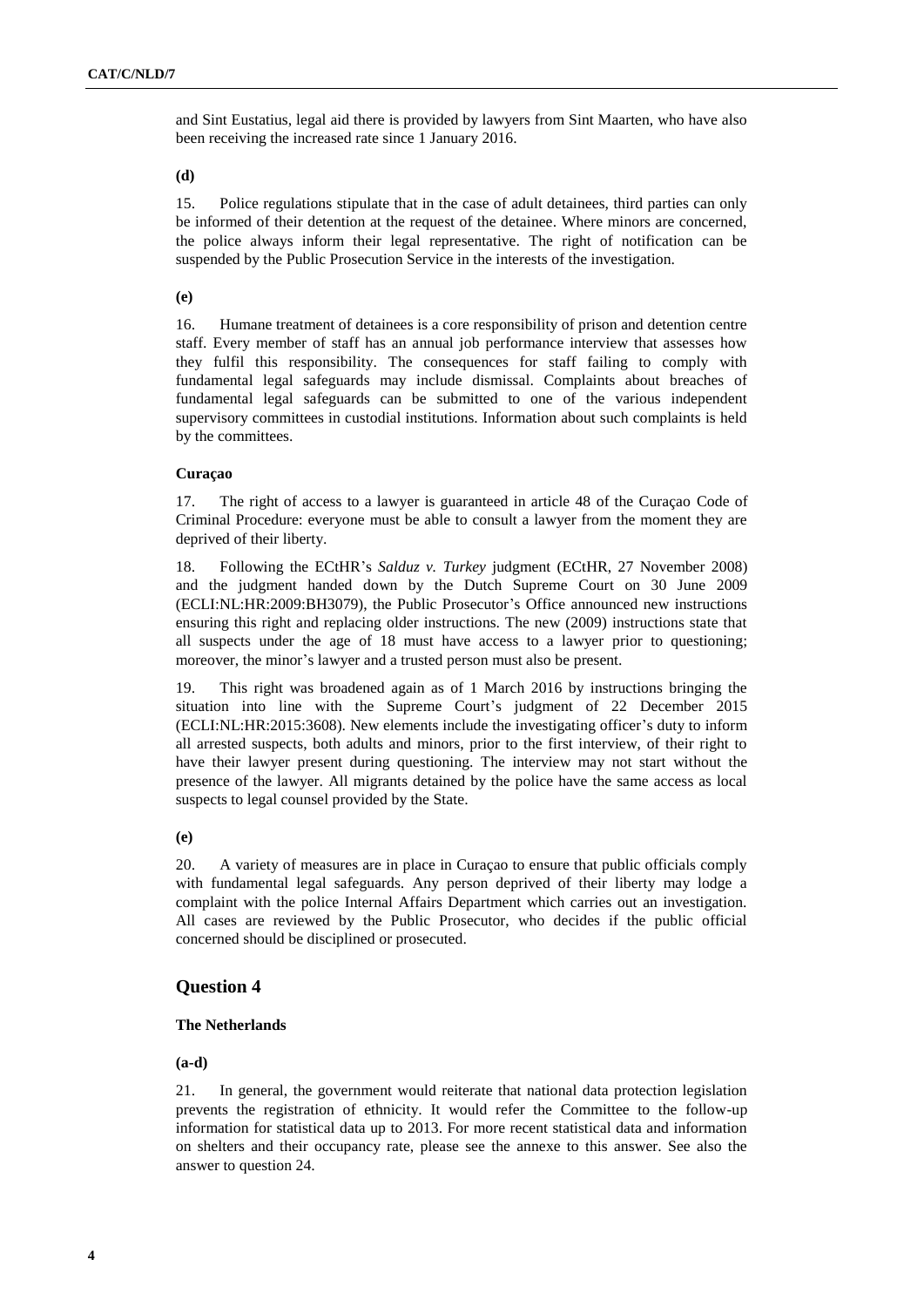22. Two major reports — a 2013 report on the rights of children, and a 2014 report on domestic violence — made it clear that domestic violence and child abuse were common problems in the Caribbean Netherlands. The records kept of this problem are inadequate. The European Netherlands works together with Caribbean Netherlands in tackling domestic violence and child abuse. Bonaire, Sint Eustatius and Saba have taken a number of concrete steps. In March 2015 a "Safety House" was opened on Bonaire. Partners in the criminal justice system, including the police, public prosecutor and the probation services, work together with the Guardianship Council, and institutions in the field of health and youth care, welfare, education and social affairs, on cases involving elements of both care and safety, such as domestic violence and child abuse. The functioning of the Safety House on Bonaire will be evaluated. If its approach proves to be effective, it may be extended to Sint Eustatius and Saba.

23. In the coming period the European and Caribbean Netherlands will conclude an agreement for 2017-2020. The aim is to strengthen policy on combating domestic violence. The agreement will address four priorities: prevention, learning skills for professionals, strengthening the help and support system (including safe shelters) and an accessible reporting structure. The approach to domestic violence and child abuse must be combined with tackling issues like poverty, unemployment and bad housing: an integrated approach is necessary. For this reason, different ministries are involved, from social affairs to security and justice.

24. Municipalities, the Veilig Thuis ("Safe at Home") domestic violence advice and reporting centres, the police and the Public Prosecution Service work together to combat domestic violence. In November 2015 the police appointed a programme manager to oversee various domestic violence and child abuse projects. The Public Prosecution Service has set up the Youth, Family and Sexual Offences Programme and taken steps to improve expertise among public prosecutors. The Immigration and Naturalisation Service (IND) is in regular contact with the relevant actors in this field, including the police and municipal organisations offering shelter, and provides them with information on the options for independent residence permits for victims of domestic and honour-related violence. An online brochure on this subject can be consulted by the different organisations assisting women in this situation, legal advisers and women themselves. In individual cases the IND will provide information directly to victims or their legal advisers if there are signs of domestic or honour-related violence.

#### **Curaçao**

## **(a)**

25. In Curaçao the term "domestic and gender violence" encompasses not only domestic violence but all kinds of violence occurring within family and romantic relationships. It therefore includes violence against children and the elderly. The Public Prosecutor's Office prosecutes all persons suspected of offences within these categories and works closely with three key partners in Curaçao: the Probation Office, the Victim Support Foundation (SSHC) and the national police force. See also tables 1-4 in the annexe.

#### **(b)**

26. The SSHC registers victims of crime, traffic accidents and disasters and provides shelter and assistance. As a front-line care provider, it is directly accessible to all victims and their relatives. In 2015 the SSHC received 1,009 reports; for their categorisation according to type of problem please see table 5 in the annexe.

27. The SSHC currently has one safe shelter with seven places. The shelter is intended for women, and children up to the age of 12. Shelter for children older than 12 depends on availability. At present there is no shelter for adult males, who are accommodated in hotels if they are the victim of domestic violence, human trafficking or people smuggling. The annual average occupancy of the shelter is 90%.

28. The shelter offers victims a bed, food and sanitation facilities. A medical examination is performed when victims arrive at the shelter. Through PSI Skuchami (which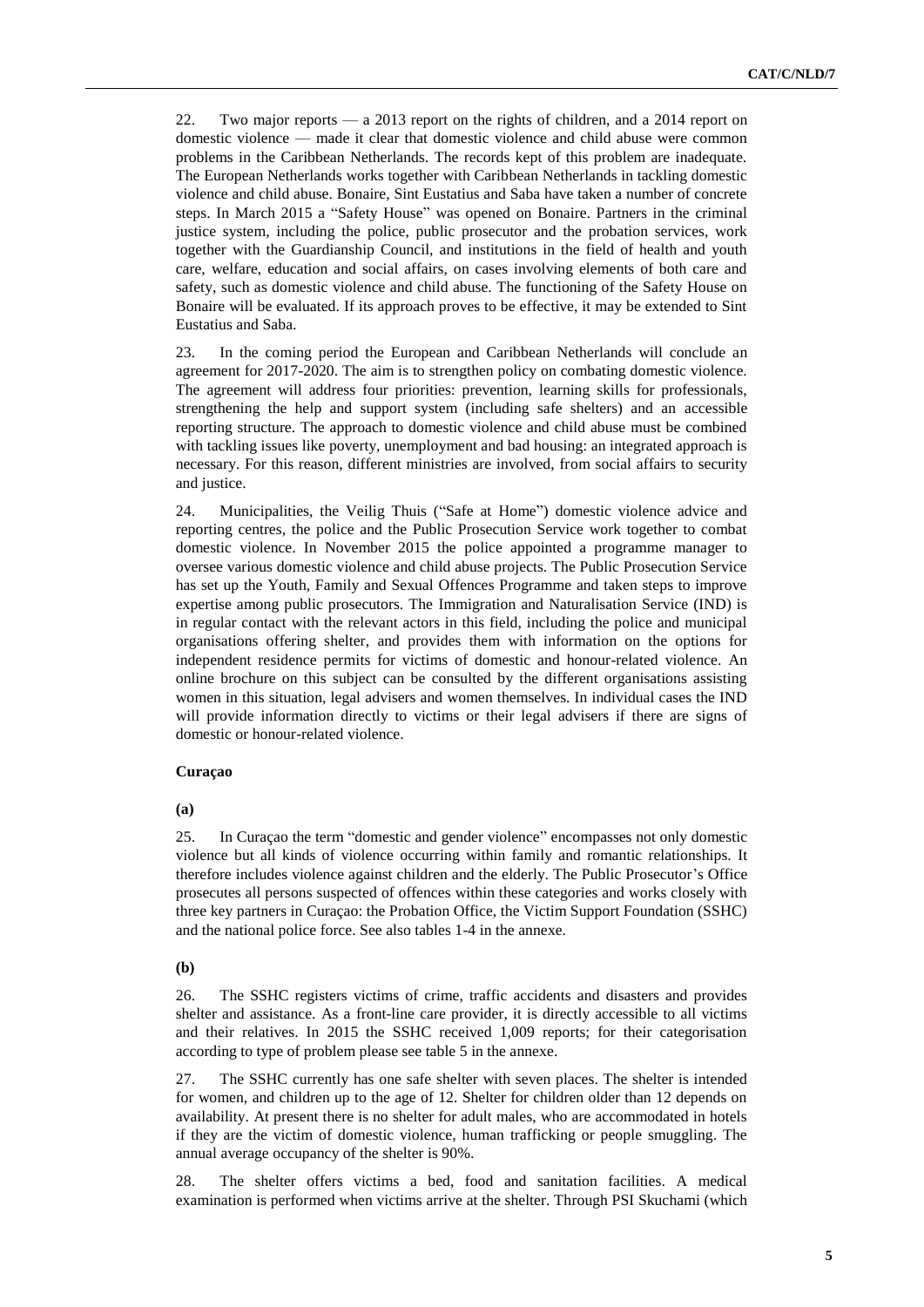offers outpatient mental health care) the SSHC ensures that victims can receive psychological counselling. Furthermore, article 374 of the Criminal Code gives victims of violent crime the right to join criminal proceedings as an injured party. The SSHC supports victims applying for compensation by drawing up a joinder report. In 2015 the SSHC submitted 62 joinder reports on behalf of victims. The total in 2014 was 54. Further agreements are made with victims to inform them about the date of the hearing, the continuance of the case and its outcome.

29. The SSHC states that the number of applications for compensation and amounts awarded are rising. However, there is no registration by the Public Prosecutor's Office or the SSHC of the number of awards made to victims or actual payments made.

30. Besides the option of joinder, victims may also begin civil proceedings against the offender.

**(c)**

31. The government invests heavily in the prevention of domestic and gender-based violence. In 2015 the Minister of Justice declared November to be the month of awareness regarding such violence. Each year the partners in the criminal justice system work together on an awareness campaign entitled "No Mas, No More". Both the Public Prosecutor's Office and the police force have made domestic and gender-based violence a priority so that it receives the necessary attention.

32. Since the SSHC attaches great importance to prevention (primary, secondary and tertiary), it makes information generally available through traditional and social media (including its website). SSHC staff regularly visit schools, companies and other organisations to talk about these issues.

33. Between 2013 and 2016 government bodies, non-governmental organisations and foundations aiming to combat violence against women and child abuse worked on a national action plan to combat domestic violence and violence against children.

#### **(d)**

34. Each year the Public Prosecutor's Office, in cooperation with its partners, provides training for police personnel in this area, although the subject is covered in basic police training too.

35. On the basis of an agreement between the immigration service and the Victim Support Foundation, victims of domestic violence with a temporary residence permit which is dependent on that of their life partner, who has been accused of domestic violence, are eligible for an independent residence permit if they fulfil the necessary requirements. We do not have figures on the numbers of such cases.

## **Question 5**

### **The Netherlands**

**(a)**

36. For statistical data please see the annexe to this answer.

37. In 2013 a crime pattern analysis (including human trafficking) was carried out for Bonaire, Saba and Sint Eustatius. The organisations involved saw no need for an additional independent investigation of trafficking on the islands. The Memorandum of Understanding on Human Trafficking and Smuggling and Illegal Immigration concluded by the Netherlands, Aruba, Curaçao, Sint Maarten, and Bonaire, Saba and Sint Eustatius includes an agreement to update the crime pattern analysis every two years.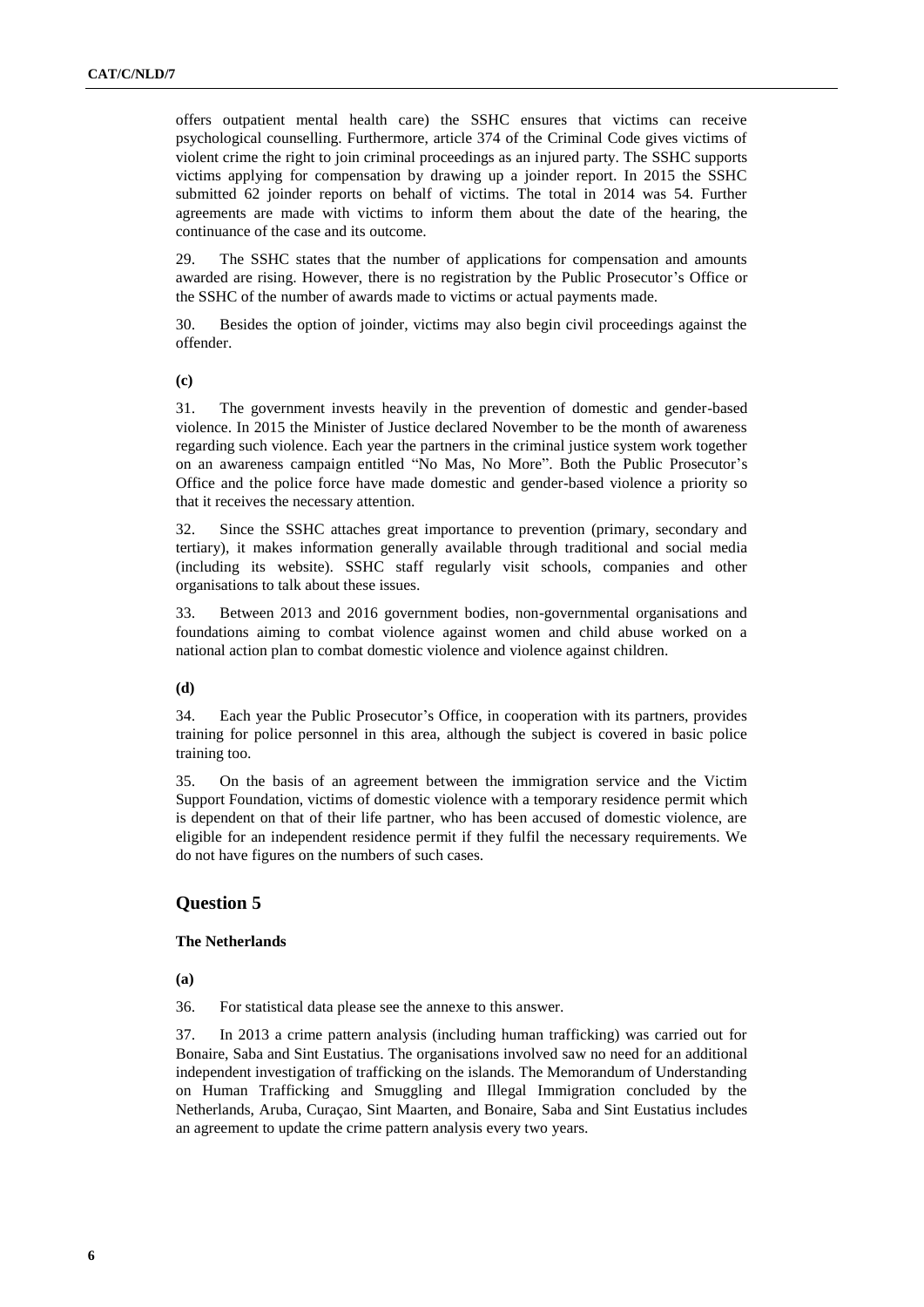### **(b)**

38. Please see the annexe to this answer for detailed information on shelters and their occupancy rates, redress, and residence permits for victims of human trafficking.

**(c)**

39. Please see the annexe to this answer for an overview of the various measures that have been taken since 2013 and the initiatives forming part of the national referral mechanism project.

40. With regard to research, the National Rapporteur reports to the government on the nature and extent of human trafficking in the Netherlands. She reports annually on the number of victims and on the investigation and prosecution of perpetrators; she also publishes research on specific topics.

**(d)**

41. Inspectors working for the Inspectorate SZW of the Ministry of Social Affairs and Employment followed training courses in 2015 and 2016 to help them recognise the signs of human trafficking for the purpose of labour exploitation. Their training included study materials produced by the "Development of Common Guidelines and Procedures on Identification of Victims of Human Trafficking (2011-2013)" project. Investigating officers at the Inspectorate SZW followed a course entitled "Approach to tackling human trafficking for other forms of exploitation" at the Dutch Police College in order to obtain certification.

42. The Inspectorate SZW has good contacts with the Human Trafficking Coordination Centre (CoMensha), which organises shelter for victims of labour exploitation.

43. The Training and Study Centre for the Judiciary (SSR) offers specialised courses for judges and prosecutors on human trafficking (for the purposes of sexual and labour exploitation). In addition, the general education of criminal law judges and prosecutors addresses the issue of victims, including the important matter of compensation.

44. The FairWork project (financed by the Ministry of Social Affairs and Employment and supported by the Inspectorate SZW) has provided training to staff at 40% of the 390 municipalities on how to recognise, respond to and report human trafficking.

**(e)**

45. In the Netherlands, information aimed at preventing human trafficking for the purposes of sexual and labour exploitation is disseminated in two ways. First, members of the public can access information online, for example in the form of digital leaflets in a range of languages about sex work and labour exploitation, aimed at current or potential victims. Second, the Netherlands collaborates with the primary countries of origin in Central and Eastern Europe. Dutch embassies provide information about living and working in the Netherlands that is geared towards potential labour migrants. The Dutch government also holds frequent consultations on this issue with counterparts in several countries of origin.

46. Over the past few years, the Ministry of Security and Justice has financed campaigns run by M. (Meld Misdaad Anoniem — Report Crime Anonymously) to make the general public, as well as sex workers, clients and social workers, aware of human trafficking for the purpose of sexual exploitation and encourage them to report cases of exploitation. In 2016 M. introduced a new campaign on forced prostitution, with a focus on minors. At the end of 2015 a campaign was launched to raise public awareness of human trafficking for labour exploitation; this was financed by the Ministry of Social Affairs and Employment. The campaign included a film, a radio commercial and a special website explaining how to recognise the signs of human trafficking for labour exploitation and where to report any suspicions. The campaign was repeated in 2016, this time also on social media.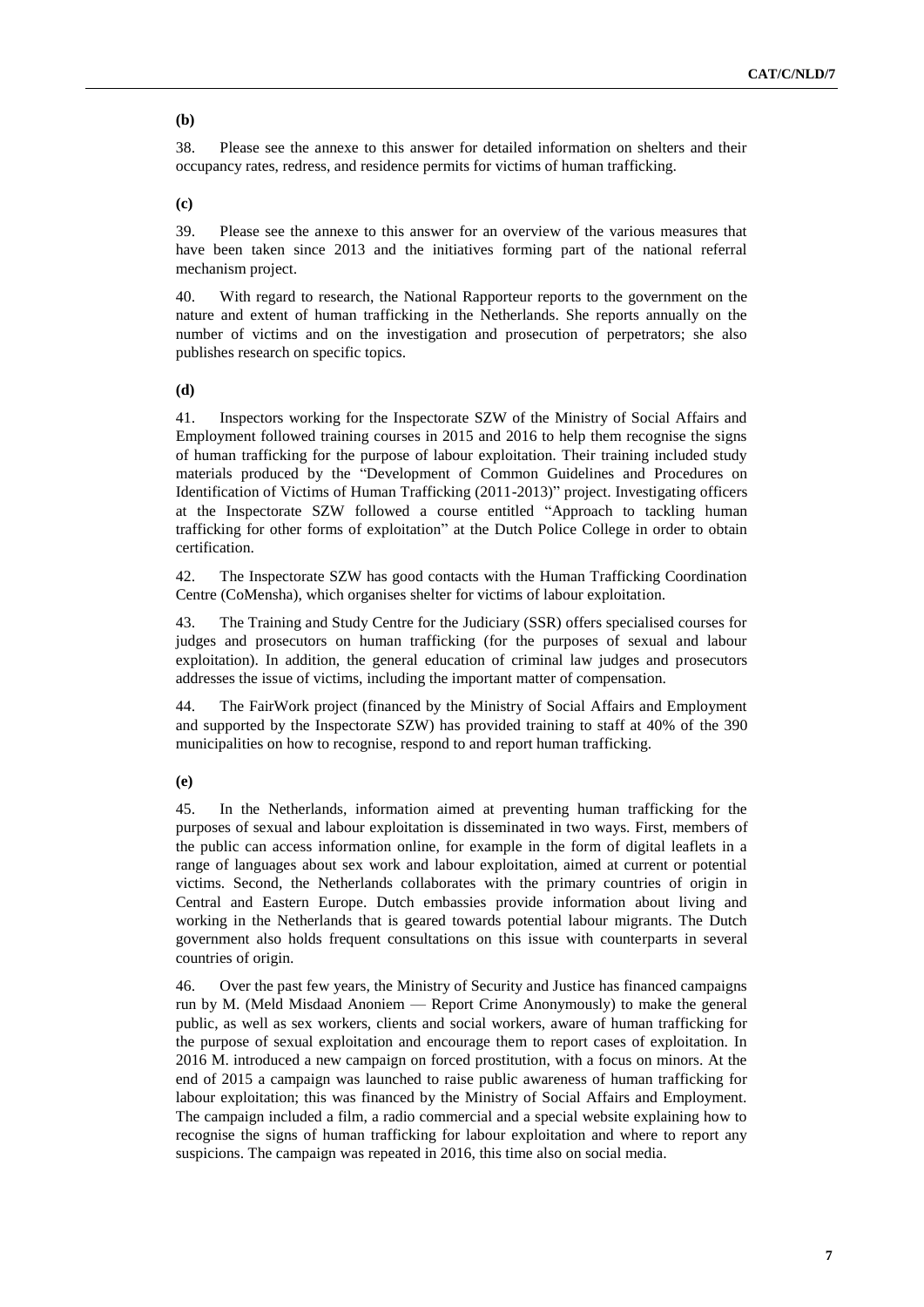#### **Curaçao**

**(a)**

47. Article 2:239 of the Curaçao Criminal Code prohibits all forms of human trafficking (for the purposes of sexual exploitation, organ removal or labour). In 2014 the VICTORIA sex trafficking investigation was carried out. It focused on three alleged offenders who were suspected of trafficking foreign women to work in a nightclub. The investigation concluded in May 2014. The nine identified victims of trafficking were all women from Colombia and the Dominican Republic. They were offered victim support.

48. On 3 October 2014, two of the defendants (the nightclub owner and the club manager) were convicted of sex trafficking under article 2:239 of the Criminal Code. A civil servant employed by the police force was the third defendant. He was acquitted on the charges of sex trafficking, but was convicted of illegal possession of a firearm and for a breach of official secrets legislation. He was sentenced to 200 hours of community service and was dismissed from the police force.

49. The other penalties imposed included a prison term of 36 months (of which 12 months were suspended for three years) for the nightclub owner and 18 months (of which 6 months were suspended for three years) for the nightclub manager.

50. In 2016 the FLAGGS investigation was launched. Three suspects were detained and are currently awaiting trial at home. The case involves one victim of sex trafficking from Venezuela.

51. See table 6 in the annexe for annual data on human trafficking cases.

52. Realising that an important first step towards an effective approach to human trafficking is to raise awareness of the seriousness of this phenomenon among the front-line workers who are in a position to identify it, the authorities have organised campaigns focusing on these workers. For a list of the awareness-raising campaigns organised during the period under review, please see table 7 in the annexe.

# **Question 6**

## **The Netherlands**

53. To date, the Optional Protocol has not entered into force in Bonaire, Saba and Sint Eustatius. There is nonetheless a degree of supervision: the Committee makes regular visits, as does the Law Enforcement Council. The possibilities for the Protocol's entry into force are currently being explored.

54. The Dutch national preventive mechanism (NPM) brings together a number of existing visiting and advisory bodies. As a whole, they have all the powers which the Protocol deems they should be able to exercise. For example, they can visit places where people who have been deprived of their liberty are held. This means that besides police cells and custodial institutions, they can also visit care institutions where people have been involuntarily admitted. All the organisations that make up the Dutch NPM function independently of each other. On the basis of their work programme and professional expertise the central government inspectorates, for example, are able to independently collect information which they then evaluate and can use as the basis for reports and recommendations. In addition, the Council for the Administration of Criminal Justice and Protection of Juveniles and the supervisory committees are independent and impartial and operate independently from the ministries, the Defence organisation, the custodial institutions and the police. The NPM's annual report is sent to parliament, possibly with a policy response from government but with no prior review of content.

## **Curaçao**

55. The Health Care Inspectorate is financially and organisationally part of the Ministry of Health, but is operationally independent.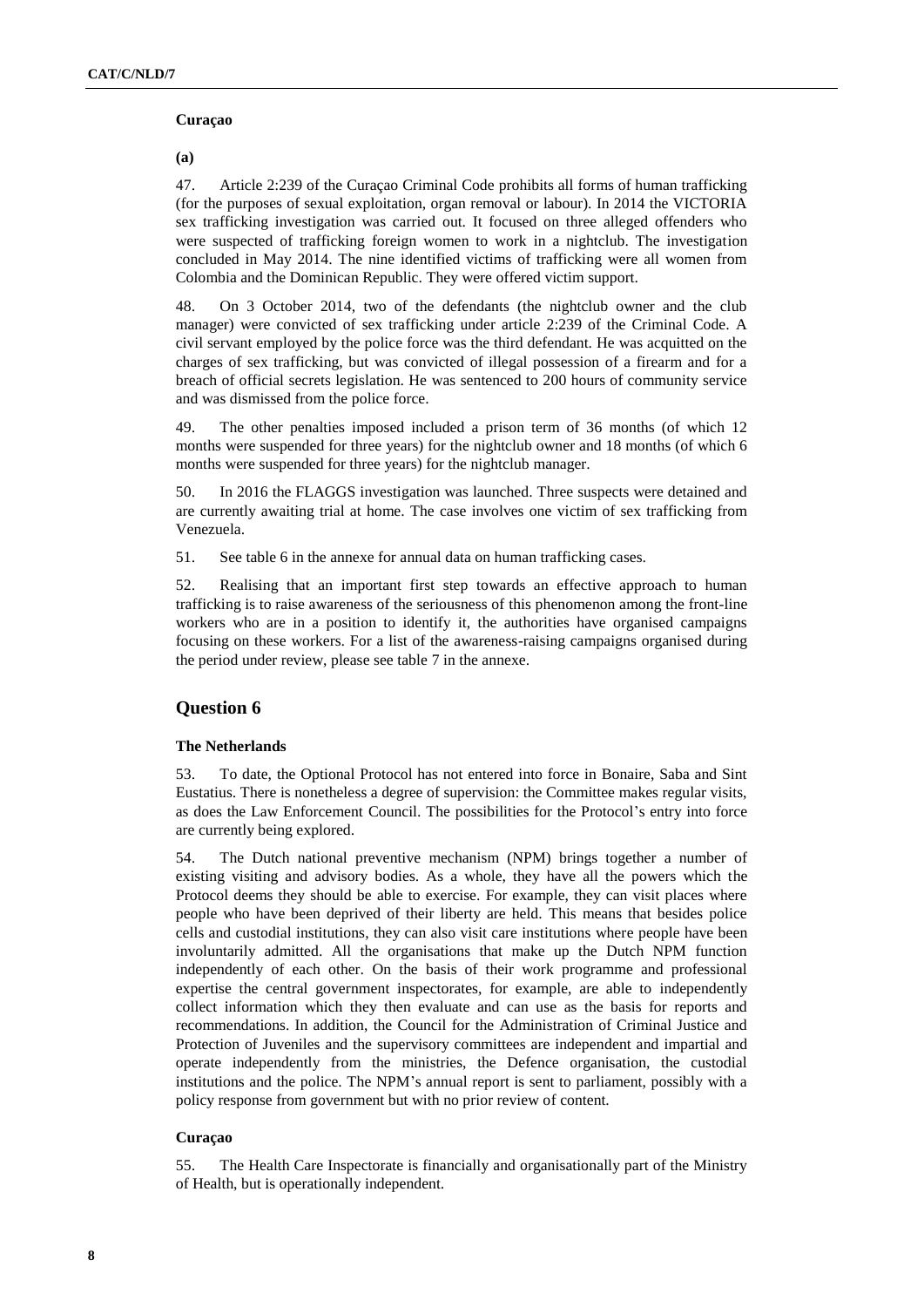### **Curaçao**

56. The Directorate of Foreign Affairs organised a number of human rights sessions for government bodies and NGOs to raise awareness and encourage cooperation on human rights in Curaçao. One of the sessions was specifically dedicated to establishing a human rights institution on Curaçao. Institutions such as the Ombudsman and the University of Curaçao as well as an influential NGO (Sentro di Dama or SEDA) have demonstrated their commitment to working towards a national human rights institution.

## **Question 8**

### **The Netherlands**

### **(a-d)**

57. The government would reiterate that national data protection legislation prevents the registration of ethnicity. Nor is data available relating to the age and sex of the persons concerned. Furthermore, the IND system does not record the exact grounds that have led to a positive decision on an individual's application for asylum. The Netherlands is therefore unable to provide exact data on how many asylum residence permits were granted under the principle of non-refoulement. Please see the annexe for the information that is available and an explanation of the figures.

## **Question 9**

## **The Netherlands**

## **(a)**

58. The government would reiterate that the asylum procedure is not an accelerated procedure (as assumed in the question) but a general procedure which can be extended under certain circumstances. The government refers to the annexe to answer 6a in the sixth periodic report for a detailed description of the asylum procedure.

## **(b)**

59. If an asylum seeker presents new evidence in a subsequent application, the Immigration and Naturalisation Service first establishes, in accordance with the recast Asylum Procedures Directive (2013/32/EU), whether it contains new elements or findings, which includes new evidence. In such cases relevant new information will be examined and assessed in light of the earlier application.

## **(c)**

60. Article 4, paragraph 4 of the Qualification Directive (2011/95/EU) states that the fact that an applicant has already been subject to persecution or serious harm, or to direct threats of such persecution or such harm, is a serious indication of the applicant's wellfounded fear of persecution or real risk of suffering serious harm, unless there are good reasons to consider that such persecution or serious harm will not be repeated. This provision is implemented in section 31, subsection 5 of the Aliens Act 2000.

61. The three witnesses who applied for asylum during their detention under the authority of the International Criminal Court (ICC) were returned to the Democratic Republic of Congo (DRC) as neither the highest national court nor the ECtHR saw any legal impediment to their return. The ICC put protective measures into place in order to safeguard the fundamental rights of the individuals concerned upon their return to DRC.

62. The credibility of an asylum seeker's statements concerning his/her sexual orientation is taken into account in decision-making as to whether they qualify for asylum.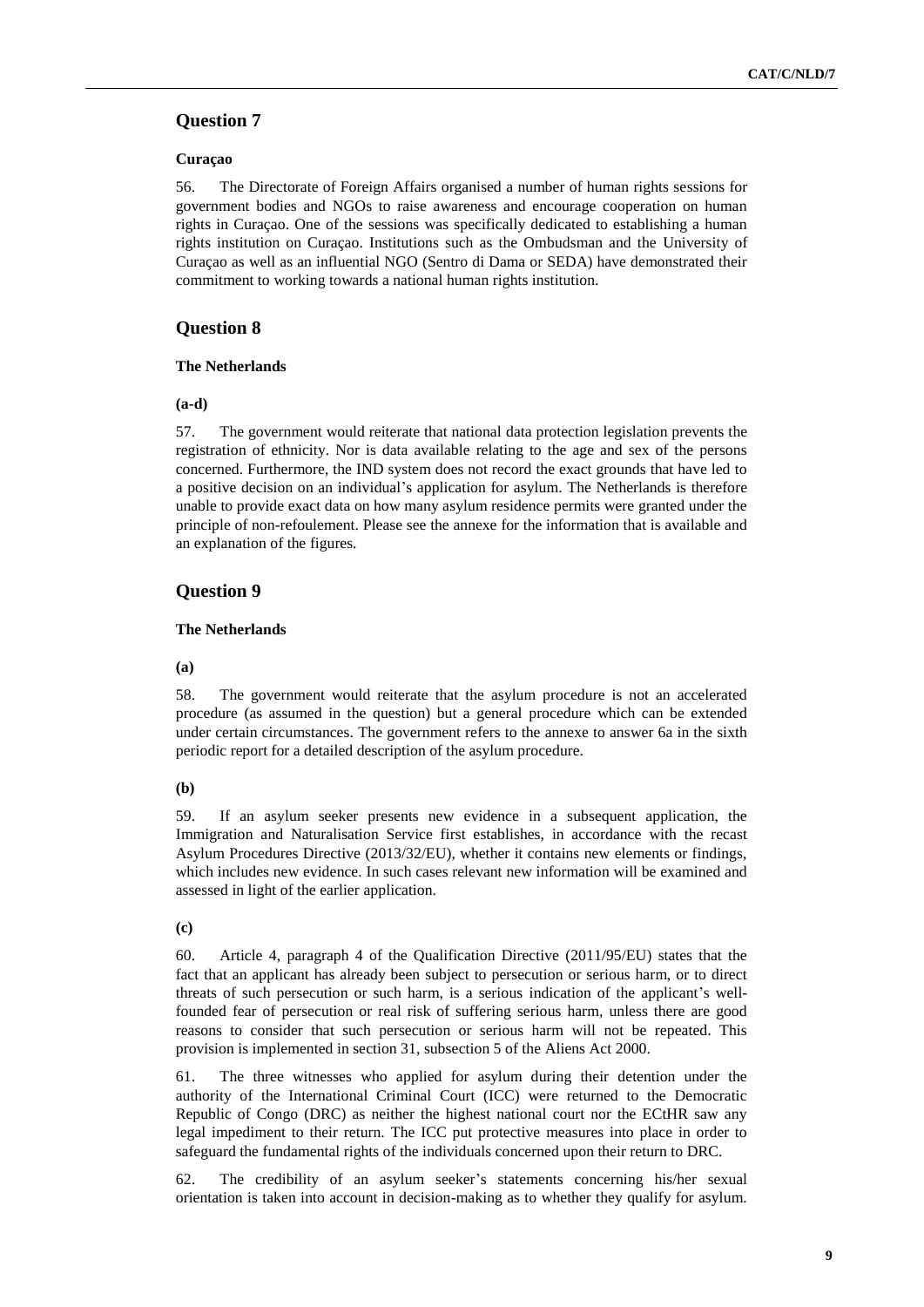The situation in the country of origin is also taken into account. Documented and undocumented asylum seekers bear the same burden of proof, although an undocumented person may have to provide more information about the country of origin so that the authorities can clearly establish that they indeed originate from the country they claim to come from.

63. Section 29, subsection 1, first sentence and (c) of the Aliens Act 2000 was repealed as of 1 January 2014. The explanatory memorandum accompanying this amendment stated that it was primarily the harmonisation of asylum policy within the EU, in conjunction with developments in case law with regard to protection under article 3 of the ECHR, which had led to asylum residence permits being granted to an ever-increasing degree on international grounds.

#### **(e)**

64. All asylum seekers are assigned free legal assistance at all stages of the asylum procedure, and all interviews take place in the presence of an interpreter.

#### **(f)**

65. Since 20 July 2015 the recast Asylum Procedures Directive (2013/32/EU) has been implemented in the Dutch Aliens Act. As of that date, the Act explicitly states that the district court must make a full and ex nunc examination of both the factual and legal grounds for the application including, where applicable, an examination of the need for international protection. An application for review lodged with the district court has suspensive effect except in the cases in which the Procedures Directive explicitly permits the decision on whether to allow the applicant to await the court ruling in the member state to be left to the court (section 82, subsections 1 and 2 of the Aliens Act 2000).

## **Question 10**

#### **The Netherlands**

**(a)**

66. The Central Agency for the Reception of Asylum Seekers (COA) organises access to preventive and curative health care services for residents of its reception locations. As far as possible, it makes use of the regular health care services available to all Dutch residents.

67. The care model for asylum seekers focuses on the accessibility, quality and affordability of care. Every asylum seeker undergoes a medical intake assessment at the beginning of the asylum procedure, intended to evaluate the person's state of health. The assessment is performed by a medical professional, with the assistance of an interpreter where necessary. The assessment is based on a translated questionnaire. It is the asylum seeker's responsibility to ensure that this is completed as accurately and fully as possible. Depending on the conclusions of the care professional, a more extensive medical assessment can be performed at a later stage, or the asylum seeker may be immediately referred to medical professionals at the location. Asylum seekers can then be referred to secondary health care services by a GP at the reception location. The medical team at the location includes a primary mental healthcare professional. The care model does not include a specific policy on residents who have experienced torture, rape or other forms of serious violence. Its aim is to ensure that everyone who is in need receives the appropriate care. The medical professionals working at the locations have considerable experience and receive regular training in how to approach the target group and to deal with issues specific to the group. Other COA staff also have professional experience with regard to identifying specific problems, and can alert the medical staff where necessary, subject of course to the right to privacy of the person concerned.

**(b)**

68. Unfortunately, there is no information available on this subject.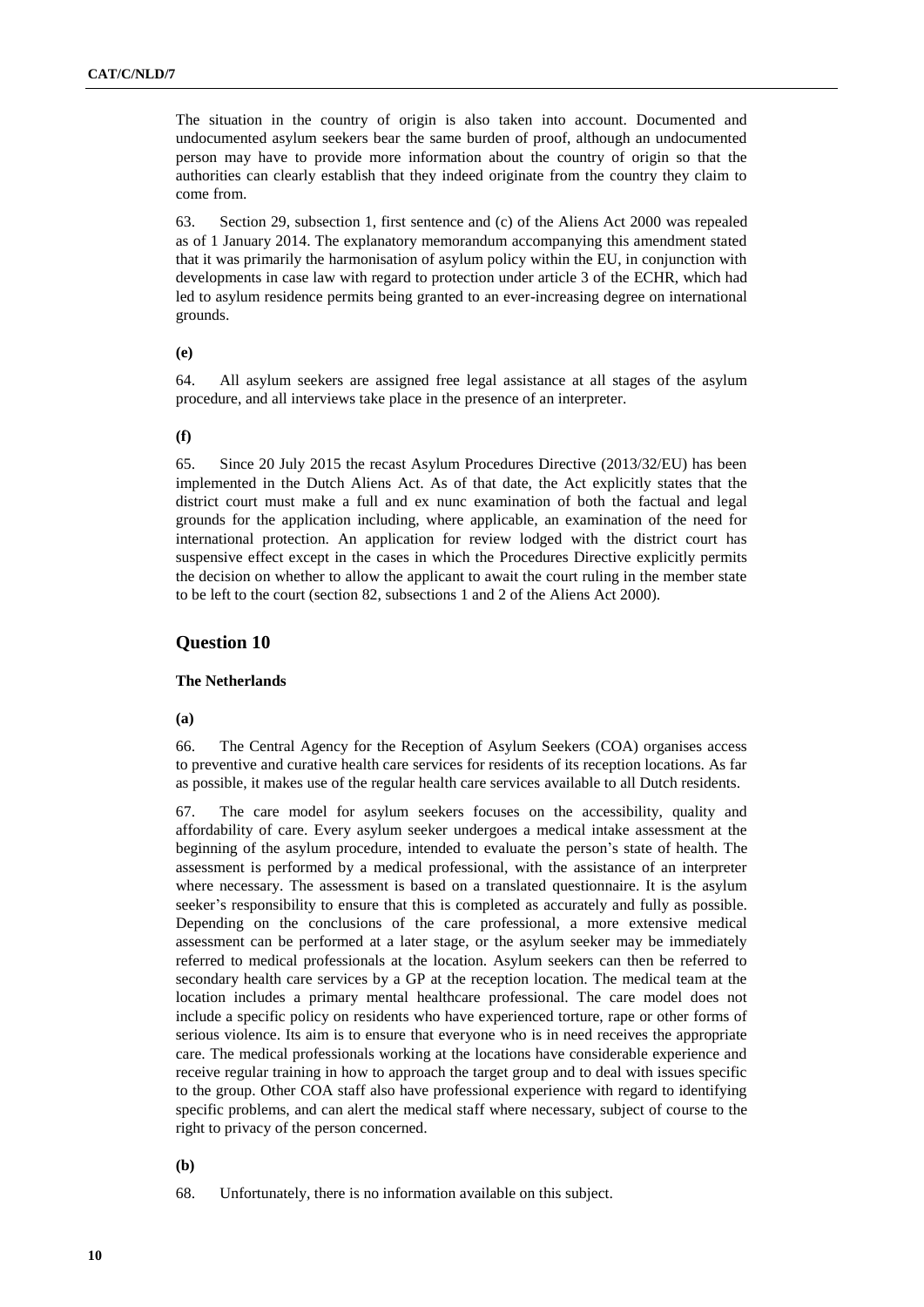### **The Netherlands**

69. There are no known cases in the reporting period of a request for extradition being refused. In 2016 a person was extradited who was suspected of committing murder and torture while in government service. This person has since been tried in the country of origin and is serving a prison sentence. At the Netherlands' request, a non-governmental organisation (NGO) assumed responsibility for monitoring the proceedings and the conditions of the extradited person's detention.

### **Curaçao**

70. Curaçao has not rejected any request from another State party for the extradition of an individual suspected of having committed torture.

## **Question 12**

#### **The Netherlands**

#### **(a-e)**

71. All staff members of the Dutch Custodial Institutions Agency (DJI) who have direct contact with detainees follow training courses at its training institute. Training includes aggression regulation, detection of psychiatric disorders and in taking action to achieve deescalation. These courses form part of the compulsory initial training. Some are repeated every year, others once every two years. In addition, all executive staff members are trained in motivational interviewing, which employs non-coercive methods to deal with behavioural issues. The initial vocational training of staff devotes considerable attention to cultural diversity. The surveys conducted among detainees and staff members once every two years focus on violations on both sides. An anti-torture training course for prison staff includes a module on criminal law and legislation. Another important element is the ethical behaviour protocol, which includes detailed instructions on how and when force may be used against prisoners. Special training is available for staff working with sex offenders. These staff are usually employed on a vulnerable prisoners' wing or in a prison psychiatric unit. In 2016, the DJI training institute provided training to 14,657 persons, an increase of 30% compared with the year before.

72. Where medical issues (as referred to in the Istanbul Protocol) play a role in migration procedures, this is taken into account in the training offered to the professionals in question, both medical advisers from all partners and IND staff who rely on their reports. Interviewers and decision-making officers either take a course in dealing with trauma, or the interviewing vulnerable persons module in the Training Curriculum recently introduced by European Asylum Support Office (EASO). Both these courses focus not only on the health check, but also on other signs that staff may themselves observe during the interview and decision-making process. Provisions relating to scars and trauma are also included in the protocol for medical staff carrying out the health check during the period of rest and preparation. IND staff also receive training in identifying and referring victims of trafficking, torture and sexual violence among asylum seekers. COA staff receive special training on vulnerability.

73. With regard to police personnel, judges and prosecutors, please see the answers to question 2 and 26.

74. There is, unfortunately, no information available on the overall size of the target group or the percentage trained.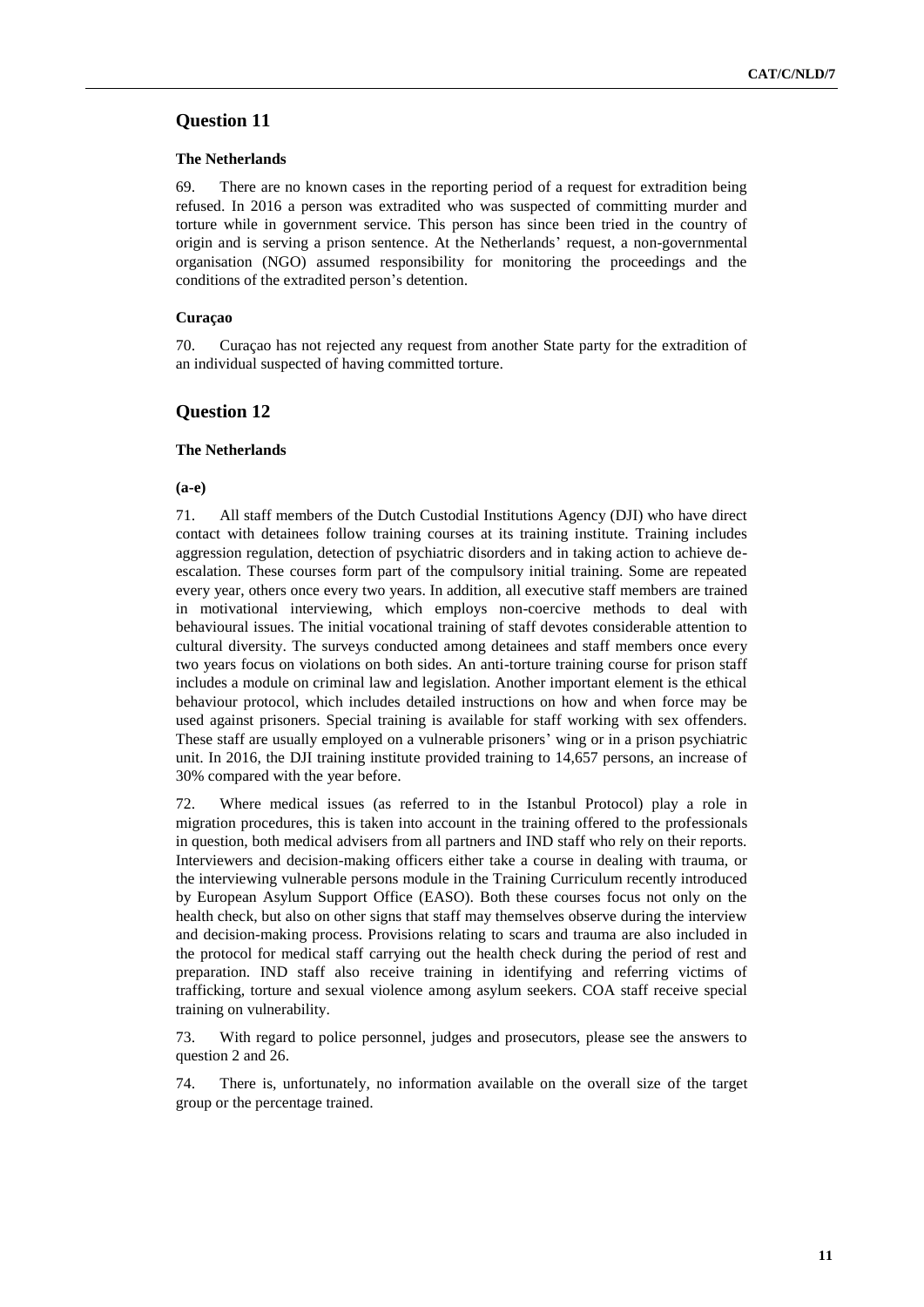#### **Curaçao**

### **(a)**

75. In 2015 a number of prison officers started the training course for staff in custodial institutions (PIW) which devotes considerable attention to the treatment of prisoners. The provisions of the Convention are to be covered as part of the curriculum of the annual refresher courses. As of October 2016, 122 of a total of 157 prison officers had completed the PIW course. Please see table 8 (staff planning 2016) in the annexe. Following the theoretical component, all officers have to complete a practical component to ensure that changes in the treatment of prisoners are translated into their daily work.

76. With regard to police officers and prevention, it should be noted that they are obliged to take a comprehensive skills training course. This consists of (1) management of the use of force (including study of the relevant provisions of the Police Code of Conduct concerning the use of firearms, other weapons, handcuffs and police dogs); (2) arrest and self-defence skills; and (3) firearms proficiency. Each part of the course concludes with an examination which the participant must pass.

### **(b)**

77. Medical personnel at the Detention and Corrections Centre (SDKK) are especially alert to signs of torture or ill-treatment. The guidelines for medical personnel are contained in protocols and a policy and procedure handbook. The guidelines for providing appropriate and complete medical care are in conformity with the guidelines of the CPT and the United Nations. Medical personnel receive training in the guidelines.

### **(c)**

78. Training in social communication skills is part of the PIW curriculum, which also focuses on the Police Code of Conduct and Police Instructions on the Use of Force. See table 9 (2016 curriculum) in the annexe.

79. With regard to the police see the answer under (a) above.

## **(g)**

80. Prison officers and medical personnel are alert to issues related to violence against ethnic minorities as well as violence against persons because of their sexual orientation or gender. However this subject has not yet been explicitly incorporated into official training or courses.

#### **(h)**

81. This subject is not yet part of official training or courses at the SDKK.

## **Question 13**

## **The Netherlands**

82. The Training and Study Centre for the Judiciary and the Dutch Custodial Institutions Agency evaluate all courses after they have taken place. We are not aware of any specific methodologies for evaluating the effectiveness of such training in relation to the prevention of torture.

## **Curaçao**

83. Not applicable at present.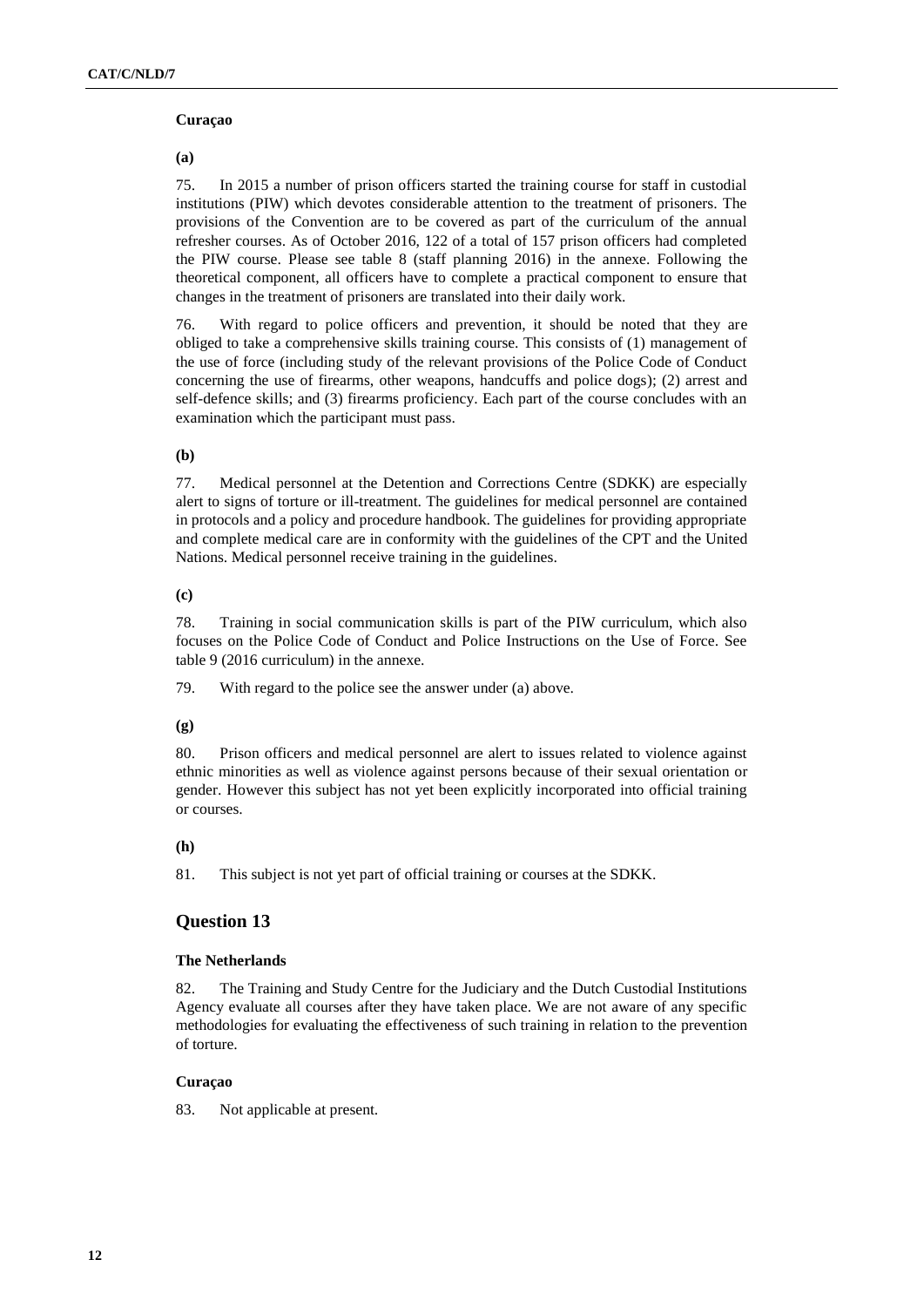## **The Netherlands**

**(a)**

84. The Compulsory Mental Health Care Bill (WVGGZ) and the partially amended Care and Compulsion Bill (WZD) have been passed to the Senate for consideration. The grounds for involuntary admission are the presence or substantial risk of serious disadvantage, concepts which are explained in detail in the draft legislation.

## **(b)**

85. The action plan runs from May 2013 to 2018.

**(c)**

86. Patients can only be admitted on an involuntary basis to a registered institution pursuant to a court order. Before forwarding a request for involuntary admission to the court, the independent Care Needs Assessment Centre (CIZ) determines whether the patient is resisting admission, whether serious disadvantage is at issue and whether admission and stay in an institution would comply with the principles of proportionality and minimum coercion, and the criterion of effectiveness. The periods within which orders for involuntary admission must be reassessed are laid down in the legislation.

## **(i)**

87. Please see the annexe to this answer for statistical data and an explanation of the figures.

## **(j)**

88. The draft legislation is also concerned with patients' return to society: the care or treatment plan addresses the patient's needs in this respect. The physician treating the patient discusses this with the municipality in question.

## **(f)**

89. The government has commissioned multidisciplinary guidelines on problem behaviour among adults with an intellectual disability. In mid-2017 multidisciplinary guidelines on reducing compulsion and restraint are expected to be adopted. The aim of the guidelines is to minimise the use of seclusion (isolation).

## **(g)**

90. Care providers must always report the use of compulsion, including seclusion, to the Health Care Inspectorate (IGZ). Institutions self-assess in accordance with the new IGZ assessment framework, $1$  and the IGZ subsequently carries out unannounced inspections. Agreements have been reached with the sector on minimising the use of seclusion, and converting seclusion rooms to high and intensive care units or high-security rooms. In 2016, twelve large mental health institutions signed a manifesto undertaking to close all seclusion rooms by 2020. The Compulsory Mental Health Care Bill makes it possible to provide compulsory care on an outpatient basis as well.

# **Curaçao**

## **(k)**

91. The psychiatric hospital Klinika Capriles has 199 beds and Brasami, a rehabilitation clinic, has 12 beds in the secure unit. For the involuntary admission, treatment and discharge of patients a statement from a physician or the Ministry of Justice (krankzinnige

<sup>&</sup>lt;sup>1</sup> Use of Seclusion Assessment Framework 2016, IGZ, March 2016.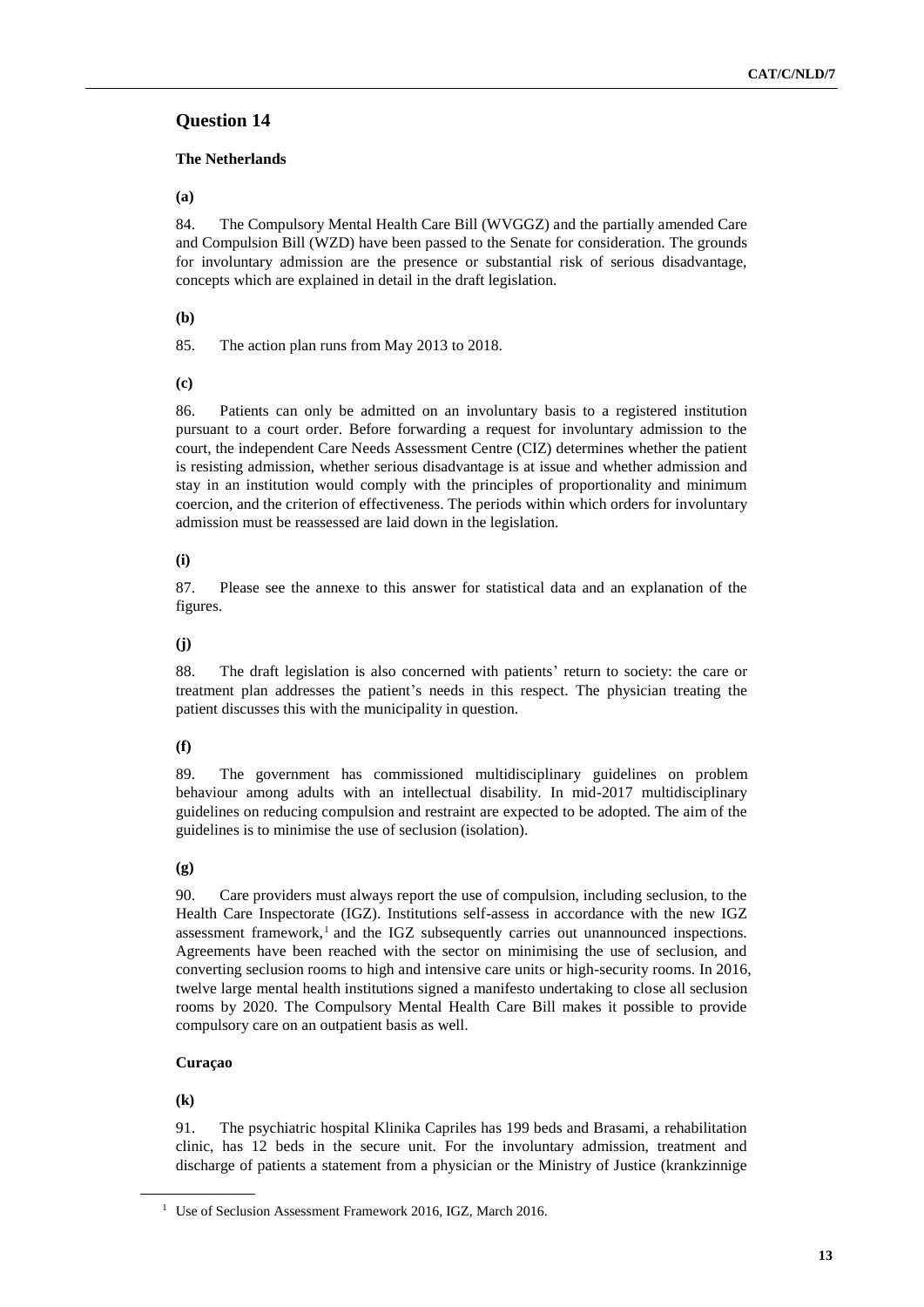verklaring or KZ) is required. The KZ is issued at the time of admission and always involves an evaluation by a psychiatrist. Treatment and care in Klinika Capriles is based on the concept of restorative care and systematic rehabilitation.

### **(l)**

92. At present strengthening community-based social care services for persons with psychosocial disabilities is high on the priority list.

### **(m)**

93. On 1 January 2013 Klinika Capriles affiliated itself with the Complaints Committee of the Federation of Care Institutions. In 2015 no complaints were lodged with the Committee concerning care and services provided by Klinika Capriles.

**(g)**

94. When the policy document on safety was adopted and the Safety Steering Committee set up in 2015, a number of documents concerning the quality of involuntary admissions were drawn up. These included the involuntary admissions performance indicator (the aim of which was to reduce involuntary admissions), the voluntary agreement concluded by Klinika Capriles, the Public Prosecutor's Office and the police on responding to aggression and violence, and the introduction of guidelines on the use of seclusion.

95. Since 2015 success in reducing the number of forced seclusions is a performance indicator under the safety policy of the Curaçao mental health services. The automated reports provided by EZRA, a digital care registration system specifically developed for addiction care and mental healthcare institutions, are used to establish this indicator and encourage institutions to work in accordance with it. As yet, registration of the length of periods spent in seclusion is not part of the system.

96. Compared with 2013 (95 cases), incidents of isolation rose by 53% in 2015, though the duration of such incidents fell by 4% (2013: 26.17 hours). Seclusion, even when patients are locked in their own room, merits continued attention. In 2015 there were 642 cases of seclusion in isolation cells\* while the average duration of seclusion in isolation cells was 19.43 hours. It should be noted that the same patient may be placed in isolation/seclusion several times.

# **Question 15**

## **The Netherlands**

97. The basic aim of the new bill on return and immigration detention is to have as few restrictions as possible. As a result, the existing powers of the detention centres to use force have been assessed in the light of this aim. A detainee will only be placed in protective isolation if this is absolutely necessary for his/her safety and/or that of personnel and others in the centre. Secondly, isolation as a disciplinary measure is possible if the person concerned has grossly misbehaved (for example, has stolen goods from other detainees, destroyed property or been violent towards staff etc.). The use of isolation is governed by a number of procedural safeguards to ensure the proper application of the measure, such as an interview with the director of the centre before the measure is imposed and legal remedies (a complaints committee within the centre and the possibility of appeal to the Council for the Administration of Criminal Justice and Protection of Juveniles). The maximum duration of protective isolation is in principle two weeks, but the measure will be ended as soon as it is no longer necessary. In certain circumstances a person may be isolated in his/her own room instead of in a cell. Examples of other measures are given in the information on follow-up (page 26). If safely possible in the specific case, isolation rooms are equipped with facilities (sound and vision via touch screen) to reduce the risk of sensory deprivation. There is also daily contact with detention centre staff.

98. If a migrant is placed in isolation, the physician at the detention centre is informed. In the case of protective isolation, a psychologist or physician will assess the situation every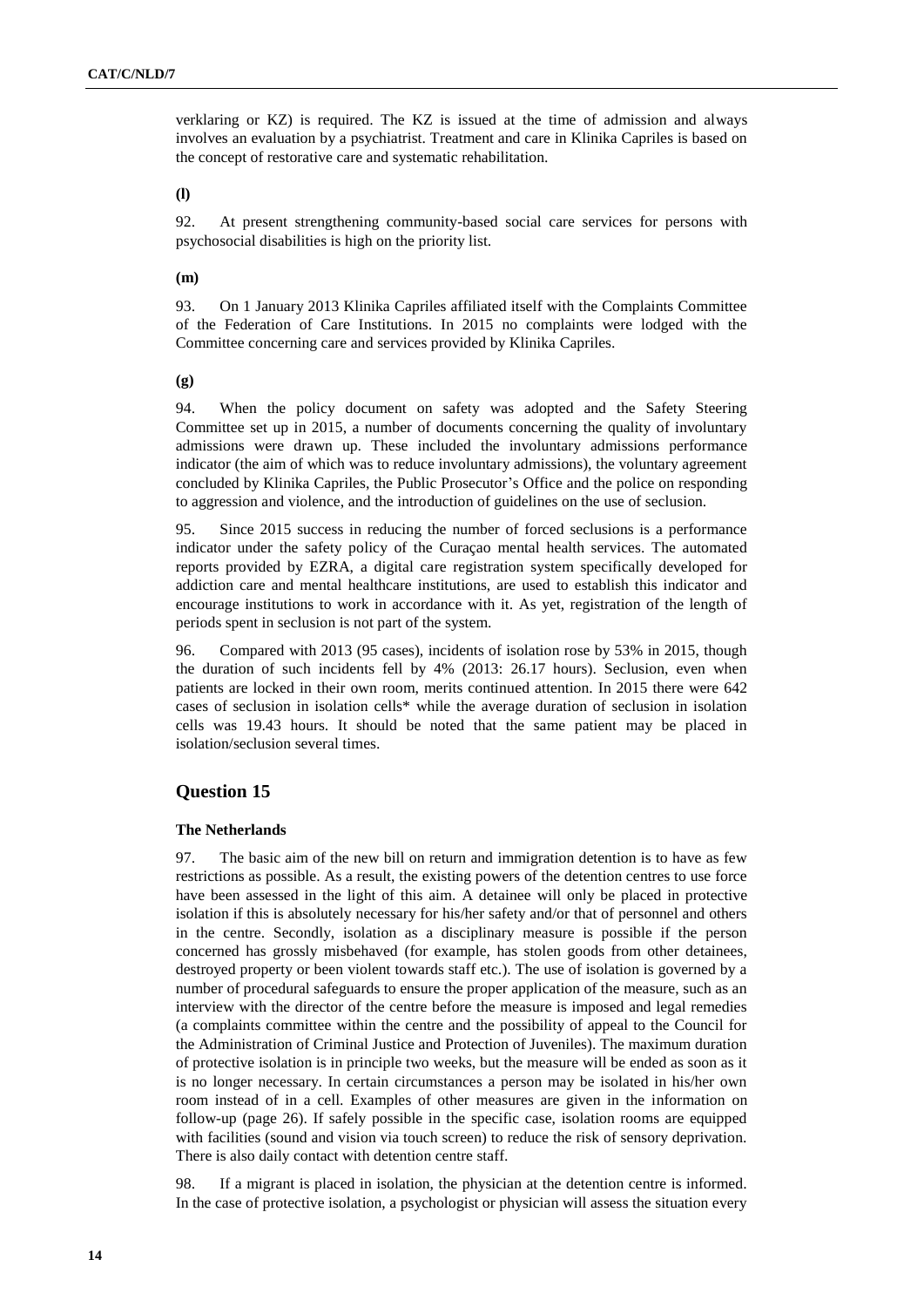day to see if the measure is still necessary. No migrants are placed in isolation for the sole reason that they are on hunger strike. As a rule, migrants stay in their own rooms. If migrants have to be monitored for medical reasons (because they are on hunger strike, or for their own protection if they have suicidal thoughts) they can be placed under camera surveillance. The director of the centre has to ask advice from the physician or from a psychologist if camera surveillance is being considered.

99. Annual statistical data on the number of undocumented migrants placed in isolation is not available.

100. On 25 April 2014 the Inspectorate of Security and Justice (IVenJ) wrote to the Dutch Association of Asylum Lawyers (VAJN), in response to letter from the VAJN to the Dutch NPM concerning hunger strikes among detainees. In its letter the Inspectorate explained that the NPM is not a complaints body, as the VAJN itself had noted. However, the Inspectorate is grateful to receive information on the state of affairs in detention centres from various quarters. It is considering the placement of detainees in isolation for reasons of order and security and the points of concern listed by the VAJN will be taken into account. As coordinator of the Dutch NPM network, the Inspectorate will also inform the participating organisations of the VAJN's letter.

101. With regard to the use of handcuffs, this will be regulated in legislation which is still at the drafting stage. This legislation too will adhere to the principle of as few restrictions as possible. Details concerning the use of handcuffs were provided in the information on follow-up.

102. During forced returns, the Royal Netherlands Marechaussee (RNM) accompany detainees from their arrival at the airport. RNM officers try to make the person being returned feel at ease and explain what is going to happen, treating them with respect and trying to prevent escalation. If the person concerned resists expulsion, the only measures of restraint allowed are handcuffs, body cuffs, Velcro straps, tie wraps and transparent masks. RNM officers are at least 23 years of age, receive special training and adhere to the Frontex code of conduct. In addition, the RNM is subject to independent inspection. With regard to investigations and outcomes, please see the annexe to this answer.

103. If a person is to be forcibly removed and there are signs that medical issues might prevent removal, or if the person indicates this him/herself, the Repatriation and Departure Service calls in a physician to assess whether the person is fit to fly (possibly with extra medical facilities). After an aborted removal operation, a person returning to detention will only be medically examined in cases where force has been used.

#### **Curaçao**

104. Isolation and handcuffs are only used as a last resort in the case of undocumented migrants. During exercise periods the control room monitors their movements. There are no cameras in their living/sleeping areas.

105. As a Small Island Developing State (SIDS), Curaçao does not as yet have statistical data on the number of undocumented migrants placed in isolation. As stated above, migrants are only placed in isolation as a last resort. Where there are mental health issues or a suicide watch has been put in place, male migrants are placed in the FOBA (forensic observation unit) and female migrants in the women's block.

106. With regard to regulation of restraints and isolation, this depends on the situation and security issues. Handcuffs are only used during transfer from the dormitory or recreation room to the office.

107. Contact is made with the medical service only if an undocumented migrant is ill. If called, the service responds immediately.

108. There are no reports of alleged incidents of excessive use of restraints during forced returns.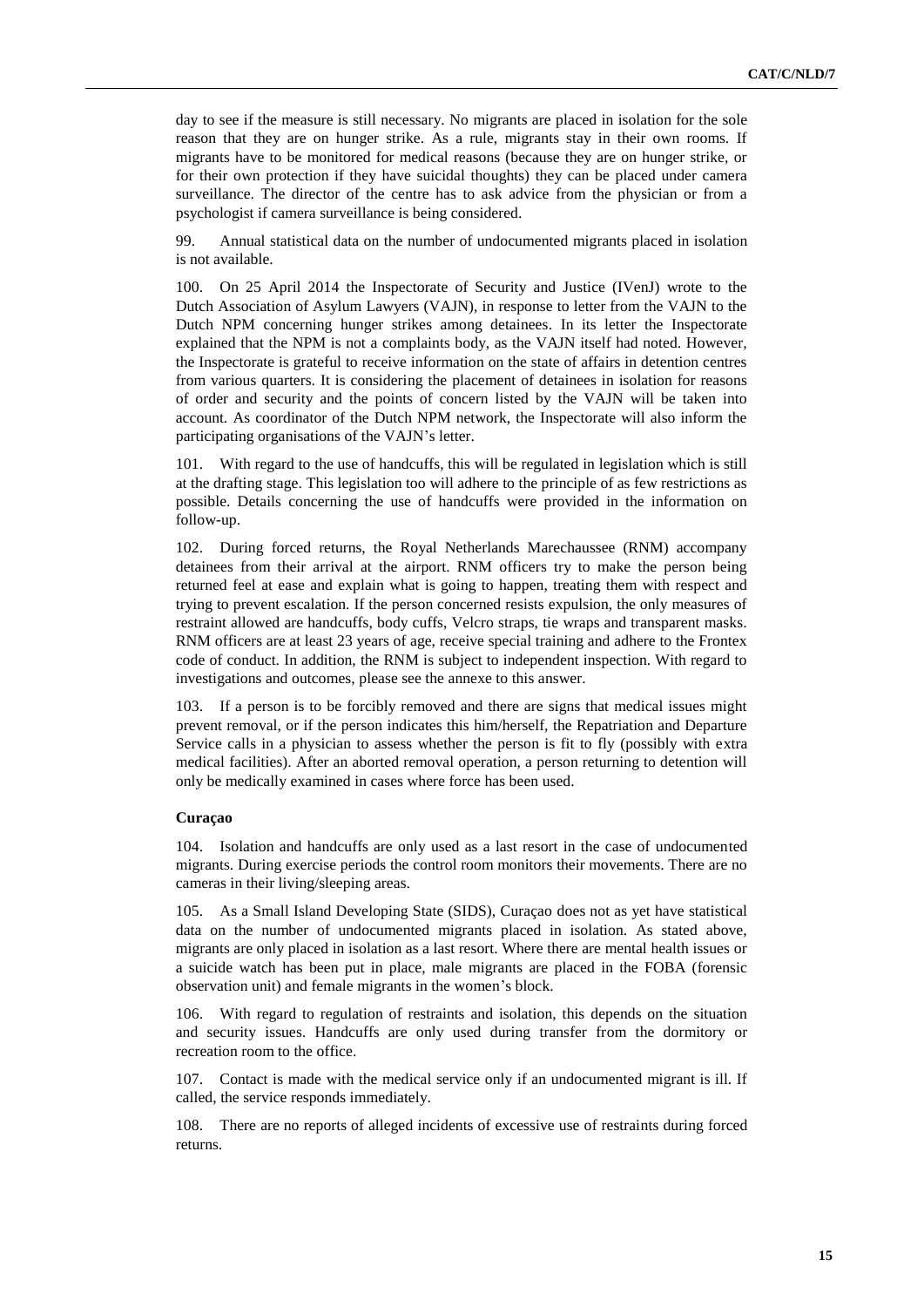#### **The Netherlands**

**(a+b)**

109. Please see the annexe for statistical data.

110. Deaths occurring in detention are reported to the Health Care Inspectorate (IGZ). An investigation led by an external professional or a governor of a custodial institution is always conducted in the event of suicide or an unexpected death. The results of the investigation are set out in a report that is sent to the IGZ, which makes recommendations where appropriate.

111. The IGZ ruled that the investigation into the death of the South African asylum seeker in the Rotterdam Detention Centre was sufficiently independent and multidisciplinary. The Inspectorate found the quality of care to be adequate and endorsed the investigating committee's conclusion that there were no signs of an increased risk of suicide until the asylum seeker's medical file arrived from the COA.

112. Governors of custodial institutions are obliged to report incidents involving serious violence to the head office of the Custodial Institutions Agency (DJI). This only applies to violence between detainees. In all cases of alleged ethical breaches by staff in respect of detainees (dereliction of duty), the competent authority (the governor) is obliged to report the incident to the DJI Integrity Bureau. Where staff members are guilty of dereliction of duty, the competent authority must take action, for example by imposing a measure affecting their legal status. This may have to be preceded by an investigation by the Integrity Bureau. In cases where staff have used excessive violence towards detainees the Public Prosecution Service may also initiate criminal proceedings.

113. In 1999 an incident took place in the exercise yard of the High Security Unit (EBI) in which an inmate died. As a result, steps were taken to ensure a faster response from staff in the event of such incidents. In 2011 a second incident occurred in which one inmate attacked another in the exercise yard. A third inmate who was about to enter the yard seized hold of the attacker and stopped the struggle. The incident lasted for two to three minutes in total. The inmate who was attacked complained about the actions of the staff who were present. His complaint was declared unfounded by the appeals committee of the Council for the Administration of Criminal Justice and Protection of Juveniles on 21 February 2012. The appeals committee found that staff had responded in an appropriate and active manner. The inmate applied to the ECtHR but his application was declared manifestly inadmissible by decision of 5 December 2013.

## **Curaçao**

114. For the number of deaths in custody, with cause of death, see table 10 in the annexe. Between 2013 and 2016 two people died in custody, both of natural causes. For the number of injuries in 2016 see table 11 in the annexe.

115. The prison's Internal Relations Bureau carries out investigations concerning the involvement of personnel when injuries occur as a result of violence or the excessive use of restrictive measures. It has been operational since January 2014. Please see table 12 in the annexe.

## **Question 17**

#### **The Netherlands**

**(a+b)**

116. The amendments to legislation extending the grounds on which pre-trial detention may be imposed entered into force on 1 January 2015. This fairly limited extension makes it possible to hold persons suspected of certain specific offences in pre-trial detention with a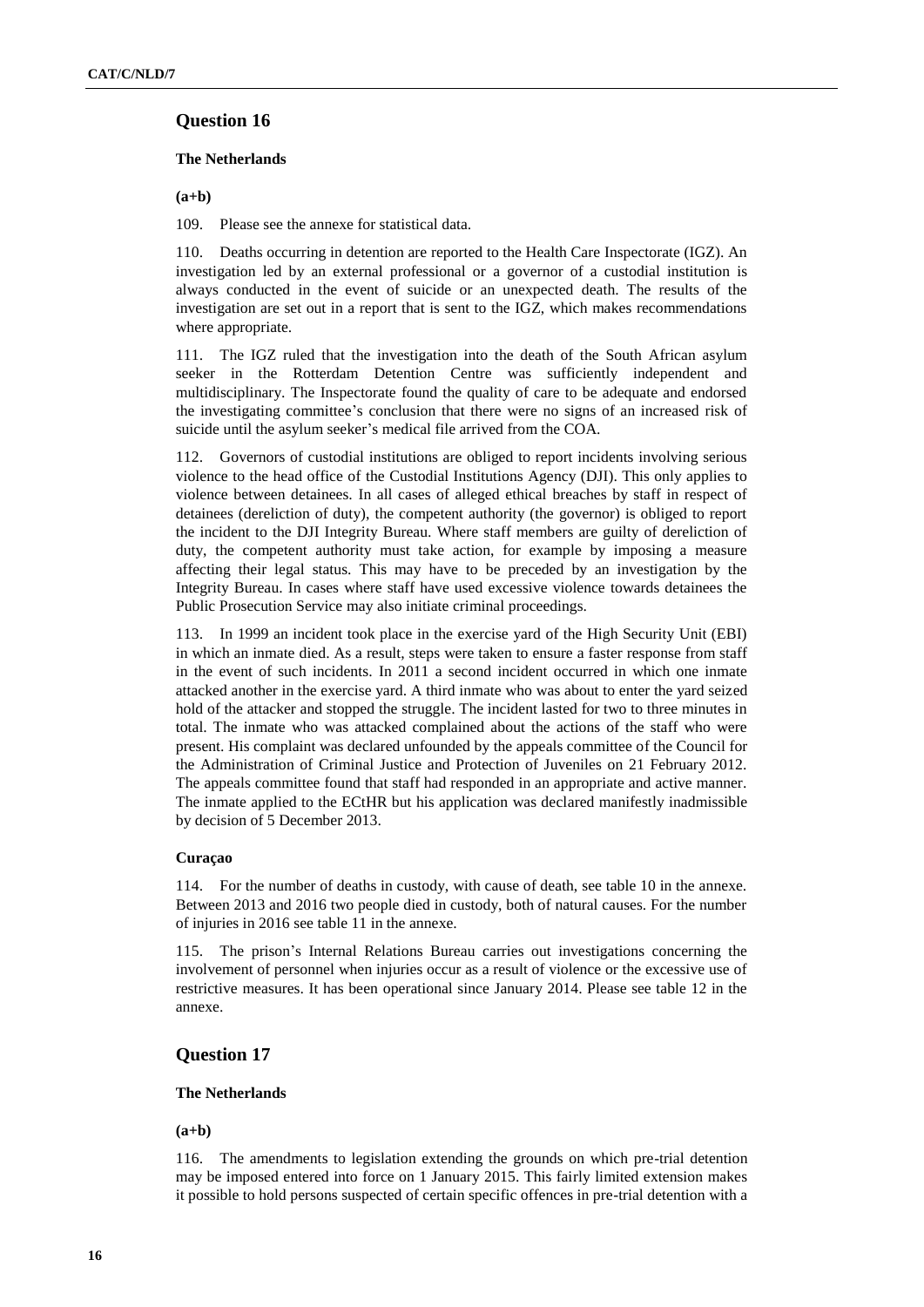view to a speedy prosecution within the time limit for remand in custody by order of the examining magistrate (a maximum of 14+3 days). The courts determine whether the grounds for pre-trial detention are present.

117. Under current legislation, alternatives to pre-trial detention in the form of special conditions may be imposed if the court suspends pre-trial detention. These include restraining or banning orders, or an order to undergo treatment. In 2016 around 23% of pretrial detention orders were suspended by the examining magistrate.

118. For statistical data and a description of measures to promote alternatives to pre-trial detention, please see the annexe.

#### **Curaçao**

**(a)**

119. The total number of persons deprived of their liberty between 2013 and 2016 registered by the SDKK was between 465 to 695 detainees. How many of these detainees each year were awaiting trial and how many had already been convicted is unclear. For further details please see table 13 (not yet sentenced) and table 14 in the annexe.

120. The new Code of Criminal Procedure (extending the grounds for pre-trial detention) has not yet been adopted. In Curaçao, great caution is exercised in the use of pre-trial detention. In other words, it is imposed only when necessary and in compliance with the presumption of innocence and the right to liberty.

### **(b)**

121. In recent years Curaçao has recognised the need for improved standards of pre-trial detention and has introduced a number of alternatives. These include the Hustisia Rapido (quick justice) or HuRa system, and electronic surveillance.

122. For annual data on these alternatives please see table 15 in the annexe.

123. Excessive use of pre-trial detention causes overcrowding and in Curaçao there is only one prison (the SDKK) to house all detainees.

#### **(c)**

124. Under article 87 of the Curaçao Code of Criminal Procedure, a suspect may be remanded in police custody, initially for two days but with the possibility of extension for a further eight days. After that a suspect who is not released must be brought before an examining magistrate, who may remand the suspect for another eight days.

125. The maximum period for which suspects may be deprived of their liberty under the Code of Criminal Procedure is 116 days or, in the event of a preliminary judicial investigation, 146 days. The more often custody is extended, the more stringent the statutory requirements and conditions to be fulfilled under the Code of Criminal Procedure become.

126. Suspects may at all times lodge an application for the termination of pre-trial detention or an appeal against the decision of the examining magistrate to the Joint Court of Justice (article 104 of the Code of Criminal Procedure).

## **Question 18**

## **The Netherlands**

**(a)**

127. EU member states are obliged to refuse entry to persons who do not fulfil the requirements set out in article 5 of Regulation (EU) 2016/399 on a Union Code on the rules governing the movement of persons across borders (Schengen Borders Code) and to prevent further illegal entry. Detention is often the only effective way to prevent such entry.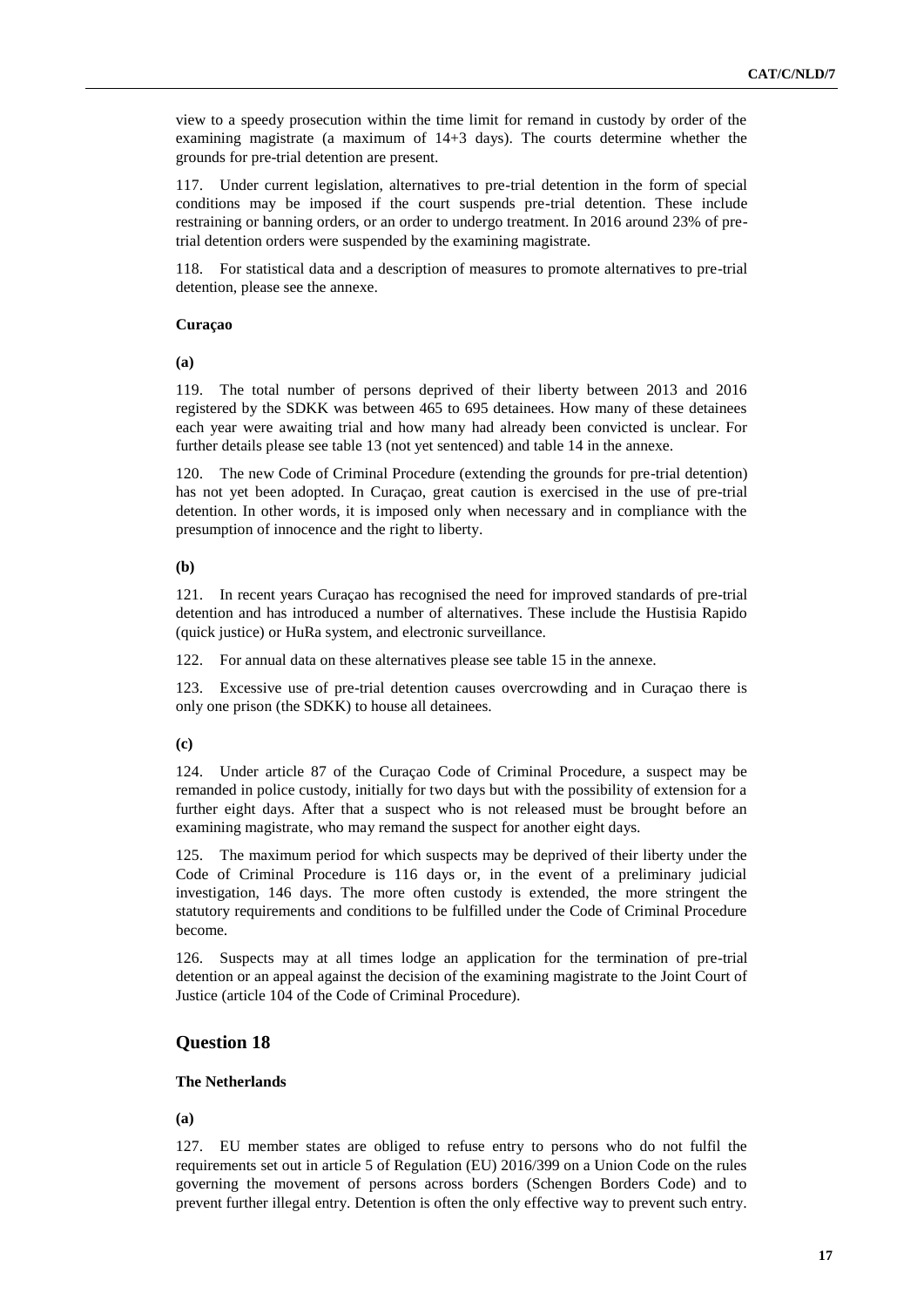This is not negated by the mere fact that a person has applied for asylum. Existing EU provisions allow for detention in such cases (see article 8, paragraph 3 (c) of Directive 2013/33, which lays down standards for the reception of applicants for international protection). Detention is only permissible if an application is declared inadmissible or manifestly ill-founded. This is regulated in section 6, subsection 3 and section 3, subsection 3 of the Aliens Act 2000. Unaccompanied minors who apply for asylum are not detained at the border. Families including minor children that apply for asylum after arriving at the international airport are assessed immediately and will only be detained if doubt arises as to their alleged family ties, since in such cases human trafficking of minors is a possibility. The vulnerability of these groups outweighs the risk of absconding and the relatively small security risk they present.

128. Asylum seekers who are to be transferred to another EU member state under the Dublin system may challenge their detention in the State party, under the same procedural provisions as other foreign nationals who are detained in the Netherlands. Legal counsel is provided for all detainees, whether they are asylum seekers or not.

129. The Dutch government wishes to point out that within the EU a common asylum procedure exists that all member states are obliged to comply with. The government abides by the ruling of the Court of Justice of the European Union (CJEU) that minors cannot be transferred to the member state with responsibility under the Dublin Regulation. Detention of persons who are awaiting the outcome of their asylum procedure is rare; however, no reliable data is available.

#### **(b)**

130. The bill introducing a separate framework for the detention of undocumented migrants under administrative law is still awaiting the approval of Parliament. As of 13 September 2013 all alternative measures are formally in use and are codified in the Aliens Act. There is no information available on the proportion of cases per year in which alternative measures are applied. The average duration of administrative detention of thirdcountry nationals was 72 days in 2013, 67 days in 2014, 55 days in 2015 and 45 in 2016. No third-country nationals are detained for longer than 18 months in administrative detention.

131. All detention cases are reviewed by a court. State-funded legal assistance is available. Appeal proceedings take place as soon as the third-country national has lodged an appeal, and within 28 days if he/she does not lodge one. Third-country nationals who are unable to return may be eligible for a residence permit under the "no-fault" policy laid down in the Aliens Decree.

132. For further details see pages 28 and 29 of the information on follow-up.

**(c)**

133. As of September 2013 families with children are no longer placed in detention prior to removal, unless the parents have previously evaded government supervision. However, the change in policy resulted in a higher number of unregistered departures by families with children. As a consequence, more of these families ended up in illegality. This situation was deemed undesirable, and after a secure family accommodation centre (GLO) with more internal freedom, personal space and amenities was opened on 1 October 2014, it was decided henceforth to place families with children in the GLO in the period preceding departure. Such placement is subject to the condition that departure is certain and imminent (within 14 days).

134. Unaccompanied minors can be placed in the GLO as a measure of last resort,<sup>2</sup> applied if the person concerned has been convicted of a crime, if he/she has evaded supervision or if departure is due to take place within 14 days. The age of unaccompanied minors is verified the first time they come in contact with the Immigration and

<sup>&</sup>lt;sup>2</sup> Unaccompanied minors are no longer placed in institutions for young offenders.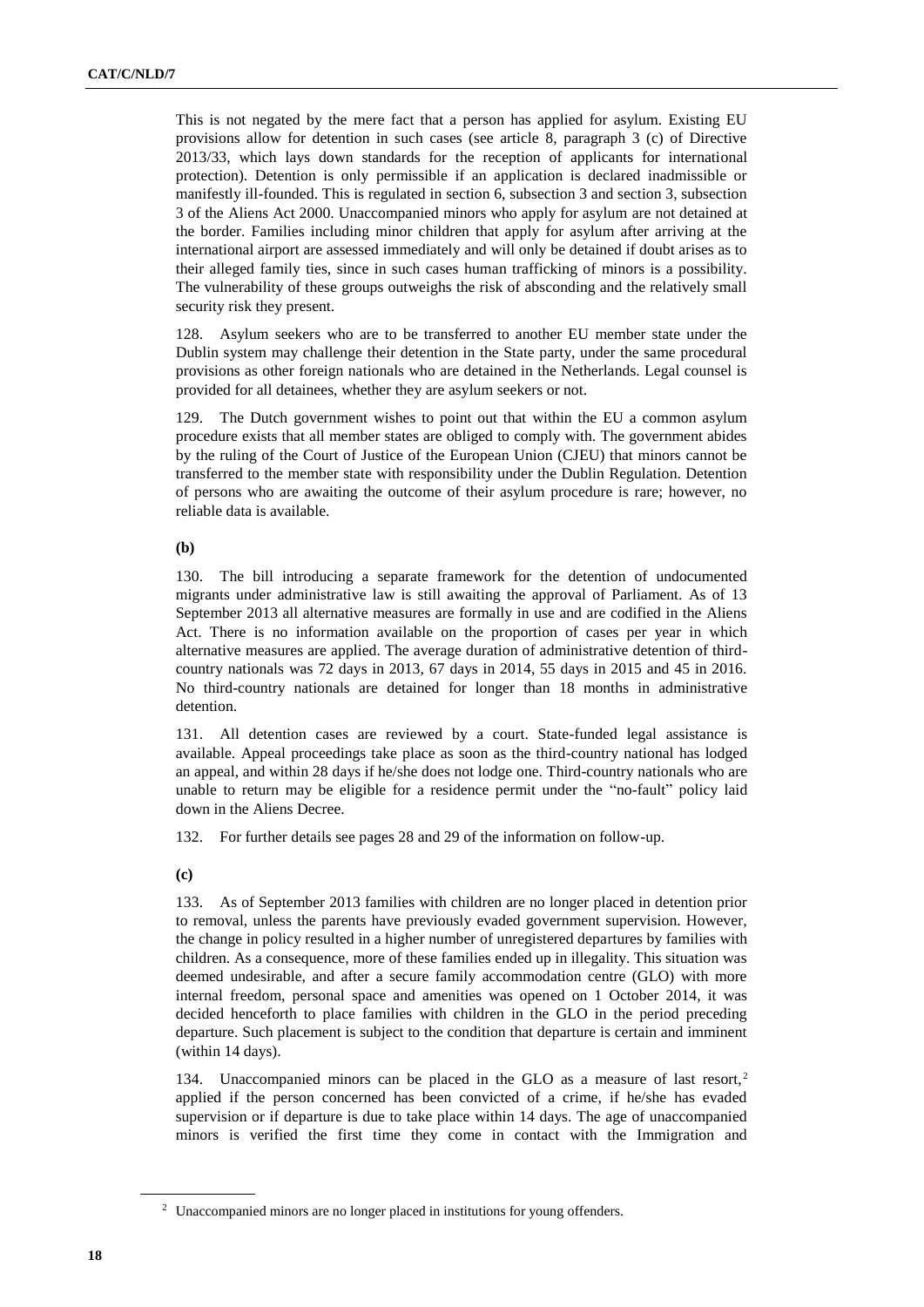Naturalisation Service, Repatriation and Departure Service or police. Verification is performed by at least two people.

135. Residence in the open family locations is an option for all families with under-age children. In the case of unaccompanied minors, this will be either in a specialised reception centre or in accommodation organised by the guardianship organisation Nidos.

136. For statistical data and an explanation of the figures, please see the annexe.

# **Question 19**

## **The Netherlands**

137. All detention centres have had body scanners since 2014. Strip searches and body cavity searches may only be conducted in exceptional circumstances and are in principle performed by a person of the same sex, except where precluded by extraordinary circumstances, for example violence on the part of the person being searched. In the 2012 case before the ECtHR referred to by the Committee (which predates the body scanners) the government proposed a friendly settlement, which the applicant refused. No overview is available of the number of complaints and their outcome.

138. All persons in the Netherlands, including those without residence rights, are entitled to necessary medical care. Third-country nationals being held under immigration powers have access to psychological care, a unit for detainees requiring extra care and a special centre for psychiatric patients (Veldzicht) or a specialised hospital. Detained third-country nationals are entitled to two hours visiting per week, more if there is space available. The Return and Immigration Detention bill will extend visiting hours to four hours per week.

139. Please see the annexe for the occupancy rate of reception and immigration detention centres. For other details see the answer to question 18c.

## **Question 20**

## **The Netherlands**

140. Children under 18 who commit offences are tried under juvenile criminal (procedural) law. Although the general rule for those aged 16 and 17 is that juvenile criminal law is applied, the court may decide under article 77(b) of the Dutch Criminal Code to try them under general adult criminal law. In arriving at this decision the court takes into consideration the offender's character, the seriousness of the offence or the circumstances under which the offence was committed. Furthermore, under article 77(c) of the Dutch Criminal Code, the court can impose a sentence under juvenile criminal law on young adults between 18 and 22 years of age, taking into account the character of the offender or the circumstances in which the offence was committed. Before the entry into force of the "Adolescent Criminal Code" on April 1 2014, this was only possible for young adults aged between 18 and 20.

141. If the court decides to try a 16 or 17 year-old as an adult under general criminal law, the young offender will be placed in an institution for adult offenders. The court takes this into account when deciding whether to apply adult criminal law. This option is used in about 1% of cases. It should be noted that almost all the minors on whom a general criminal law penalty is imposed have turned 18 by the time enforcement of the penalty begins. In Bonaire the Caribbean part of the Netherlands it is also possible to try minors aged 16 or 17 under general criminal law and to execute custody who are sentenced under general criminal law can be held in an adult custodial institution.

142. The Dutch Supreme Court held that under-age suspects have the right to be assisted by a lawyer or other representative (parent, guardian or other trusted person) during questioning by the police. In principle, parents also have access to the minor suspect outside the context of questioning and thus the opportunity to provide assistance (other than legal). The modernisation of the Dutch Code of Criminal Procedure will entail a consideration of whether parents may be granted special access to the police interview. It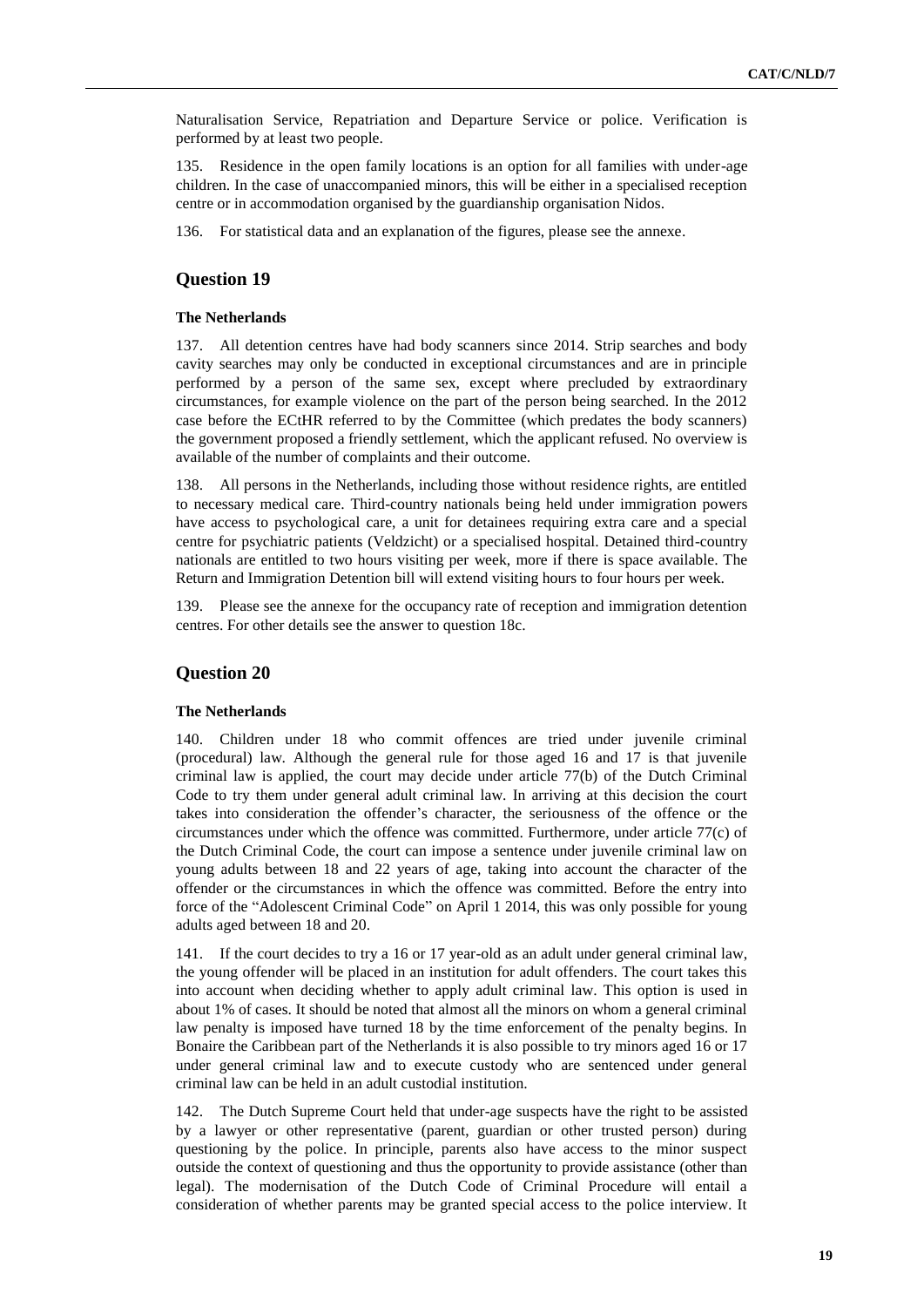should be noted that the presence of parents or legal guardians may not always be in the child's best interests.

143. Minor suspects can be accompanied to the court hearing by counsel and can ask for a lawyer. In certain cases, the court may decide to appoint a lawyer. In accordance with article 496 of the Code of Criminal Procedure, parents or guardians are required to attend the hearing and are permitted to speak on their child's behalf.

144. Under the reservation the Netherlands made to article 40 of the Convention on the Rights of the Child, minors can be detained and questioned in the absence of a lawyer or their parents. The Netherlands has maintained the reservation, as it believes that it should be possible for minor violations of criminal law to be settled without legal assistance.

145. Minors are separated from adults in the holding cell complex for arrestees, during transport to and from the complex and during exercise.

## **Question 21**

#### **The Netherlands**

#### **(a-f)**

146. Please see the annexe to this answer for statistical data and an update on case law, as mentioned on page 14 and 15 of the information on follow-up.

#### **Curaçao**

### **(a)**

147. During the period under review (2013-2016) there have been no complaints or police reports filed relating to torture. The number of complaints of ill-treatment in 2013 is unclear; there were 11 in 2014, 14 in 2015 and 10 in 2016.

#### **(b)**

148. The Public Prosecutor's Office starts an investigation as soon as it is notified of a case of ill-treatment. Investigations of police officers and prison authorities are conducted by the Internal Investigation Department of the National Police. There were no cases of torture or ill-treatment reported by prison doctors following medical examinations of detainees.

### **(c)**

149. The number of complaints dismissed is unclear.

#### **(n)**

150. The number of complaints that led to prosecution is also unclear.

#### **(o)**

151. The number of complaints that led to conviction is unknown.

#### **(p)**

152. Criminal and disciplinary sanctions can be applied, although during the period under review it is unclear what sentences were imposed.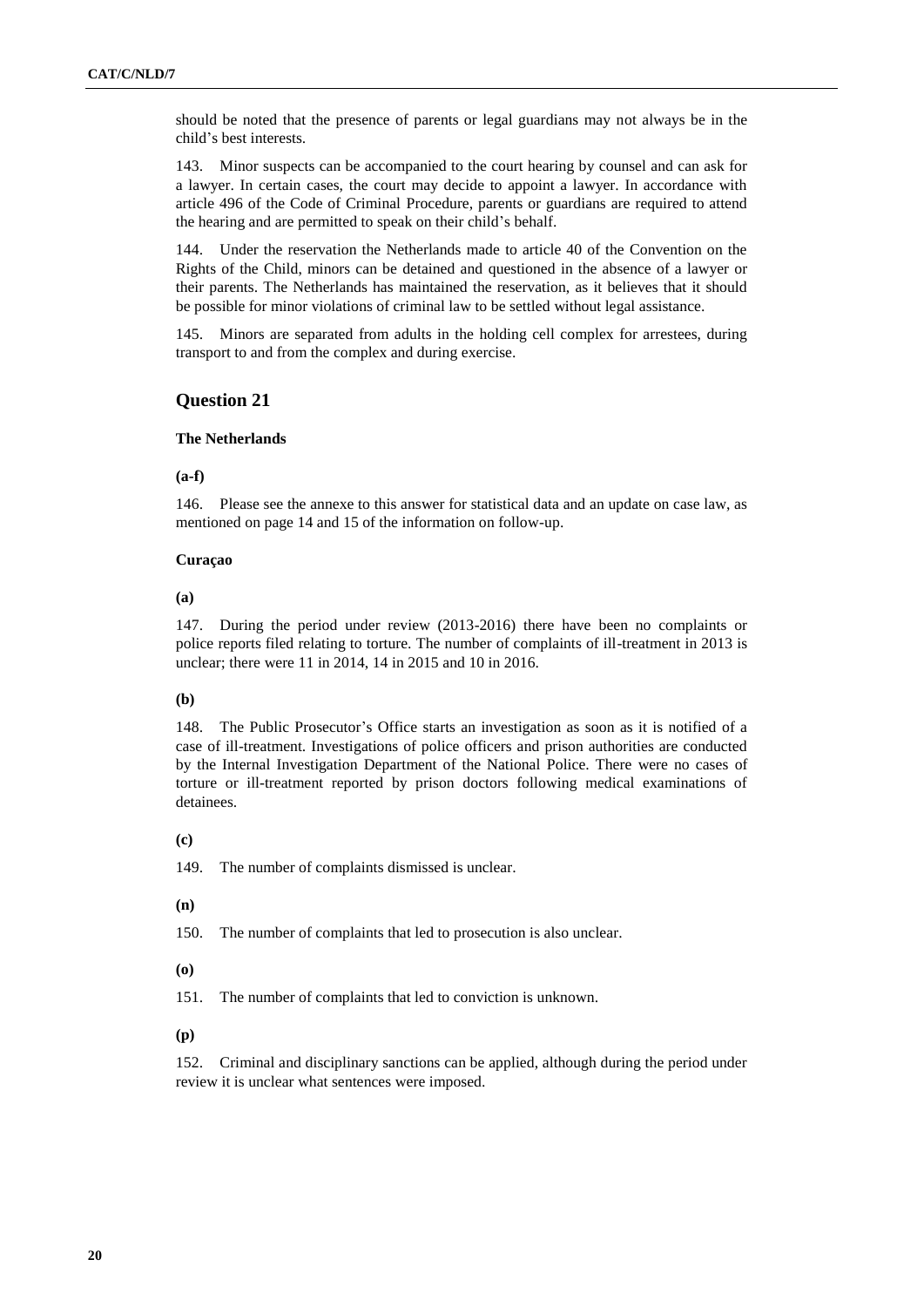## **The Netherlands**

## **(a)**

153. The hierarchical position of the Integrity Bureau (immediately under the director) offers sufficient guarantees of its independence. The Public Prosecution Service and/or the police must be informed where there is a suspicion that a criminal offence has been committed. Both the competent authority and the Bureau can file a criminal complaint.

## **(q)**

154. The powers that the Security and Justice Inspectorate may exercise in monitoring the return of undocumented migrants are laid down by law. These focus specifically on obtaining access to the areas where the return procedure is being carried out and the persons being held in those areas. In practice, the Inspectorate uses a risk assessment to determine which removals should be monitored. The use of coercive methods during removals is part of the Inspectorate's assessment framework. If there is a suspicion that force has been used inappropriately, after the removal the Inspectorate can request to see the RNM's reports on the application of coercive methods and the removal procedure. In addition, migrants are entitled to lodge complaints with the RNM and the National Ombudsman concerning the use of force.

## **(r)**

155. Any member of staff suspected of using excessive force is suspended or transferred for the duration of the investigation, depending on the specific circumstances (the seriousness of the complaint and the probability that force was actually used). In some cases the staff member is temporarily transferred to a location where he/she will not come into contact with detainees. The government would emphasise that the use of unjustified force against detainees is rare.

## **(s)**

156. All DJI staff have to observe its code of conduct and take an oath or make a solemn affirmation that they will act as befits a public official. In using force, staff members must act in accordance with the Instructions on the Use of Force in Custodial Institutions. The primary criterion is that the use of force must be necessary; in addition, it must meet the criteria of proportionality and minimum coercion. Staff are trained in the use of force. Under article 9 of the Instructions a member of staff who has used force or applied a measure restricting a detainee's freedom of movement must report this immediately to the governor of the custodial institution or to the assignment officer. The report must be in writing and must clarify the reasons for the use of force, the consequences of its use and the name of the person who ordered the use of force. The very limited number of cases in which it has been established that the use of force was unnecessary shows that these measures are effective.

## **Curaçao**

**(c)**

157. The independence of the Internal Relations Bureau at the SDKK is guaranteed by the protocol governing work procedures. In addition, all investigations are subject to peer review. The Bureau reports directly to the prisoner governor and there are no other hierarchical links between the Bureau and other departments.

The prosecutor is not informed of the opening and closing of investigations carried out by this body.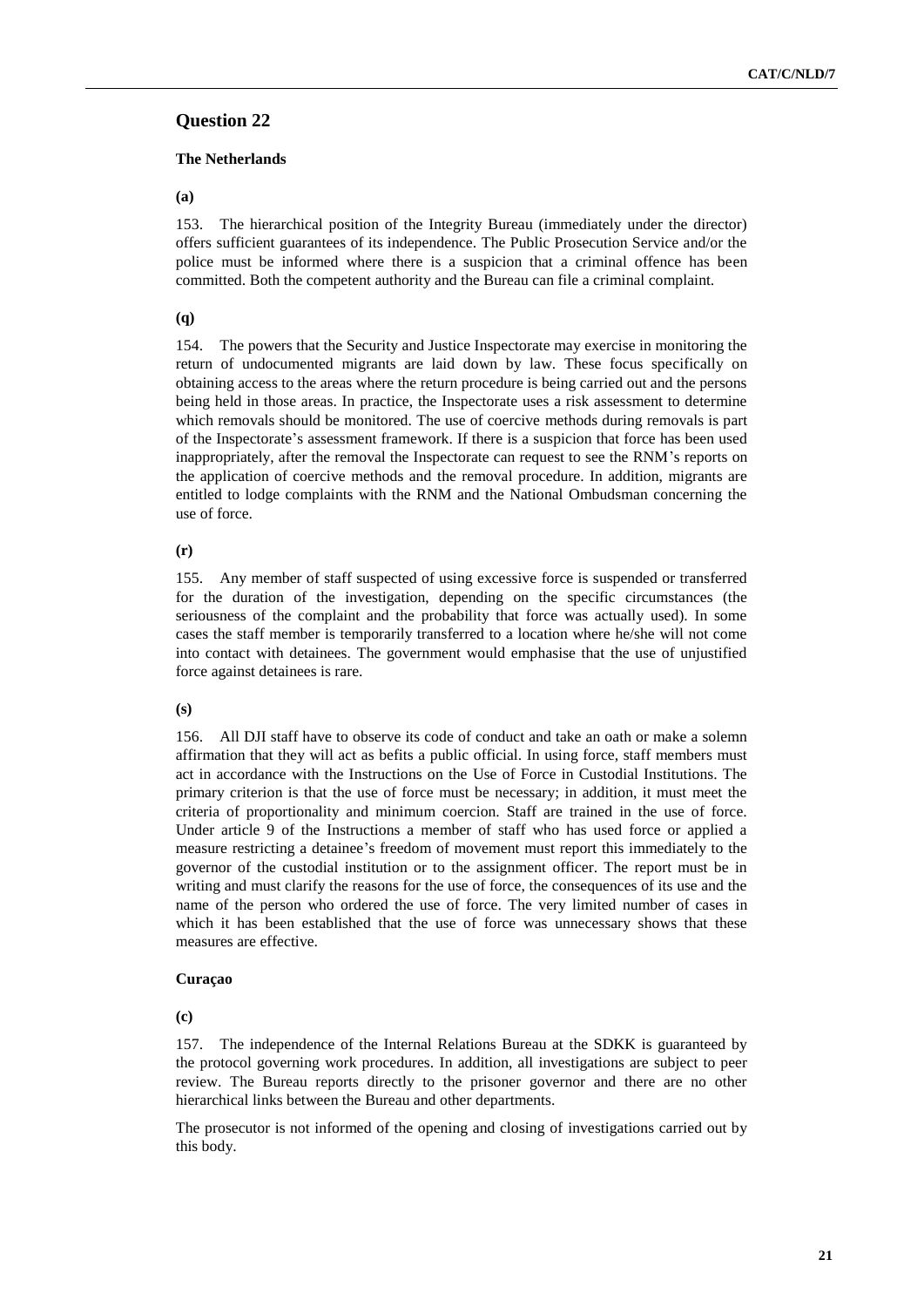## **(t)**

158. No specific measures have been put in place, although in general the training provided for prison officers and the possibility of prosecution have the same effect.

#### **(g)**

159. In 2016 an incident occurred in which a detainee was allegedly thrown from the second floor by his fellow detainees. The investigation is still pending. Cases of interprisoner violence are reported separately; there is no database available that provides a complete overview of cases per year.

160. The physical and mental condition of detainees during solitary confinement is monitored by prison officers and medical staff. Social contact during solitary confinement is limited to contact with prison officers.

## **Question 23**

#### **The Netherlands**

**(a)**

161. The description on pages 3 and 4 of the information on follow-up of how custodial institutions address this issue still applies. A similar approach is followed in immigration detention centres, the relevant information being available in 23 languages.

#### **(b)**

162. The confidentiality of complaints is guaranteed in that they are handled by an independent, statutory complaints committee which is part of the Supervisory Committee and has at least one member who is a member of the judiciary. The decision of the complaints committee can be challenged before the appeals committee of the Council for the Administration of Criminal Justice and Protection of Juveniles. Appeals are heard in camera. If detainees fear that they may suffer reprisals because of the complaint, they can lodge another complaint to that effect or raise the matter during the hearing before the complaints committee. There are no indications that any such reprisals have taken place.

#### **(c)**

163. Detainees are informed of the decision on their complaint. If the person in question is no longer detained, the supervisory committee will send the decision to his/her address if it is known to the authorities.

#### **Curaçao**

**(a)**

164. The procedure for filing a complaint is explained when detainees arrive at the detention centre. It is also explained in the prison regulations. Each block is represented by a committee of detainees. These detainees can also explain the procedure for filing complaints to new detainees.

#### **(b)**

165. In 2016 a pilot project was started with mailboxes in four blocks in order to guarantee confidentiality and to make sure all complaints are received. Complaints are handled by a complaints coordinator who is independent and reports directly to the governor. Serious complaints may be investigated by the Quality and Audit Department.

## **(c)**

166. Once a month the supervisory committee meets with the governor to discuss complaints and allegations of ill-treatment and poor detention conditions. The governor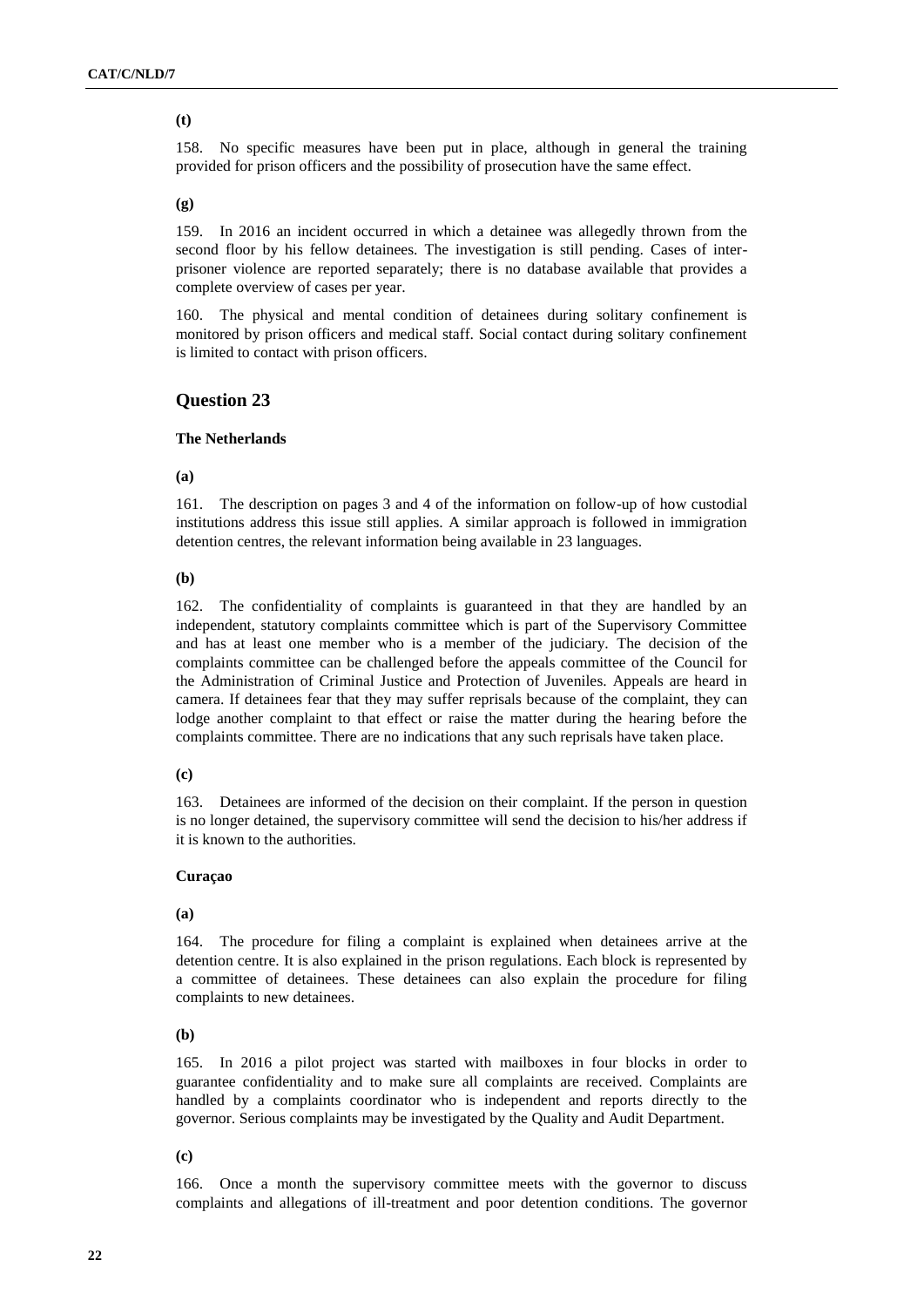responds during the meeting, or if further investigation is required, the questions are answered in a report issued the following month. Complainants are always informed of the outcome of their complaints if they are still at the detention facility. This may not take place if they have been released from the facility.

# **Question 24**

## **The Netherlands**

**(a)**

167. Please see the annexe for statistical data and measures to provide redress.

**(b)**

168. Every person in the Netherlands who has suffered an injury is entitled to appropriate medical treatment, including psychological care. Some of the costs may have to be borne by the person concerned.

### **(c)**

169. In 2017 the Act implementing Directive 2012/29/EU establishing minimum standards on the rights and protection of victims of crime will come into force. In the Netherlands protective measures for the victims of crime include preventing unnecessary delays in police interviewing after a criminal complaint has been lodged, and keeping the number of interviews and — where necessary — medical examinations to a minimum. In addition, questions about a victim's personal life are permitted only if they are absolutely necessary and relevant to the offence, and where possible measures are put in place to restrict contact between the victim and the alleged perpetrator in court buildings. Furthermore, in 2017 a national system of individual victim assessments will be introduced to identify specific needs for protection and to enable measures to be taken where necessary to prevent secondary or repeated victimisation, intimidation or reprisals.

170. All victims of sex offences or other violent crimes which result in severe physical and/or psychological injuries may apply for free legal assistance from specialist lawyers. Victim Support Netherlands gives victims appropriate legal assistance, and emotional and practical support to assist in their rehabilitation and to address material losses and psychological pain, all of this free of charge.

## **Curaçao**

**(a-c)**

171. During the period under review there were no prosecutions for torture, and therefore no compensation was awarded to victims. Though cases of ill-treatment were prosecuted during the period under review, there is no clear picture of how many cases there were nor how much compensation, if any, was awarded.

# **Question 25**

## **The Netherlands**

172. The survivors of the fire at the immigration detention centre received a standard compensation amount of  $\epsilon$ 1,750, or  $\epsilon$ 10,000 for those suffering from PTSD. The State has offered the families of those who died in the fire compensation on the basis of the circumstances of each individual case. No information can be disclosed on the amounts awarded as the relatives have been promised confidentiality. Publishing the amounts could lead to problems for the families and possibly even risks to their safety. It should be remembered that most of them come from countries with lower living standards and incomes than the Netherlands. Public knowledge of any awards and the amounts involved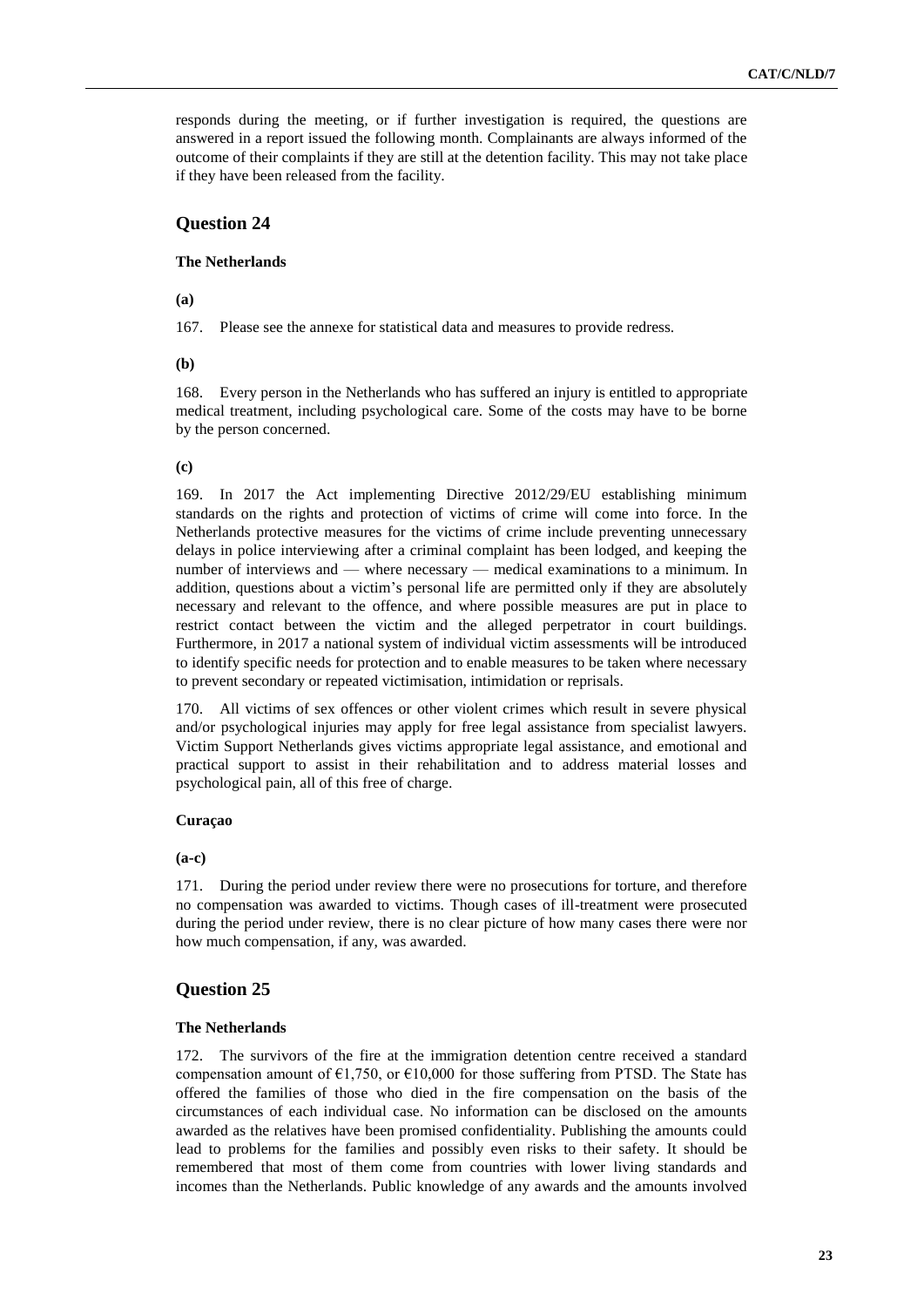could make them vulnerable to extortion or other forms of crime. The Dutch authorities would be unable to protect the families in the event of problems with third parties.

173. Immediately after the fire the Public Prosecution Service started a wide-ranging investigation that took 18 months to complete. The investigation focused on the possible causes of the fire, the spread of flames and smoke, the construction and state of repair of the building, the applicable regulations, monitoring of compliance with those regulations and the actions of persons and organisations after the alarm went off. Another facet of the investigation concerned the actions of persons and organisations in the period preceding the outbreak of the fire to determine how a fire in a cell could have developed into a disaster. On the basis of the results of the investigation the Public Prosecution Service announced on 4 July 2007 that it would not prosecute two prison officers and the director of the detention centre. According to the Public Prosecution Service no facts had been established that would suggest criminal acts had been committed by the organisations concerned or persons other than the detainee, who had at that time already been convicted by Haarlem District Court.

# **Question 26**

## **The Netherlands**

**(a)**

174. Please see the annexe to this answer for statistical data.

**(b)**

175. In 2015 the police launched a three-year programme called "The power of difference". The measures taken by the police to prevent ethnic profiling focus on education and training, fostering good relations, diversity in the workforce and efforts to improve the complaints procedure. The progress made in these areas is reported annually via the National Action Programme to combat Discrimination.

176. Every unit of the national police force has a Public Safety, Integrity and Complaints Department. Under the authority of the Public Prosecution Service, these departments carry out internal investigations into suspected criminal offences committed by police officers while on duty and off duty. The police take every indication, however small, of a breach of standards extremely seriously. Ethical conduct is the foundation of police work.

## **(c)**

177. Since 2015 central government has been conducting "Strike out discrimination", a long-term publicity campaign. In 2015 and 2016 the Police College updated its manuals, case studies and teaching materials regarding diversity and discrimination. Seminars on professionalisation and diversity have been held both at national level and within the various units. In 2016 the Public Prosecution Service organised a working conference on diversity.

## **Curaçao**

178. There were no complaints filed against police officers concerning racist or racially discriminatory acts in the period under review.

#### **(b-c)**

179. Given that the strong impression exists that this is not something that occurs in Curaçao, no measures have been taken to address it.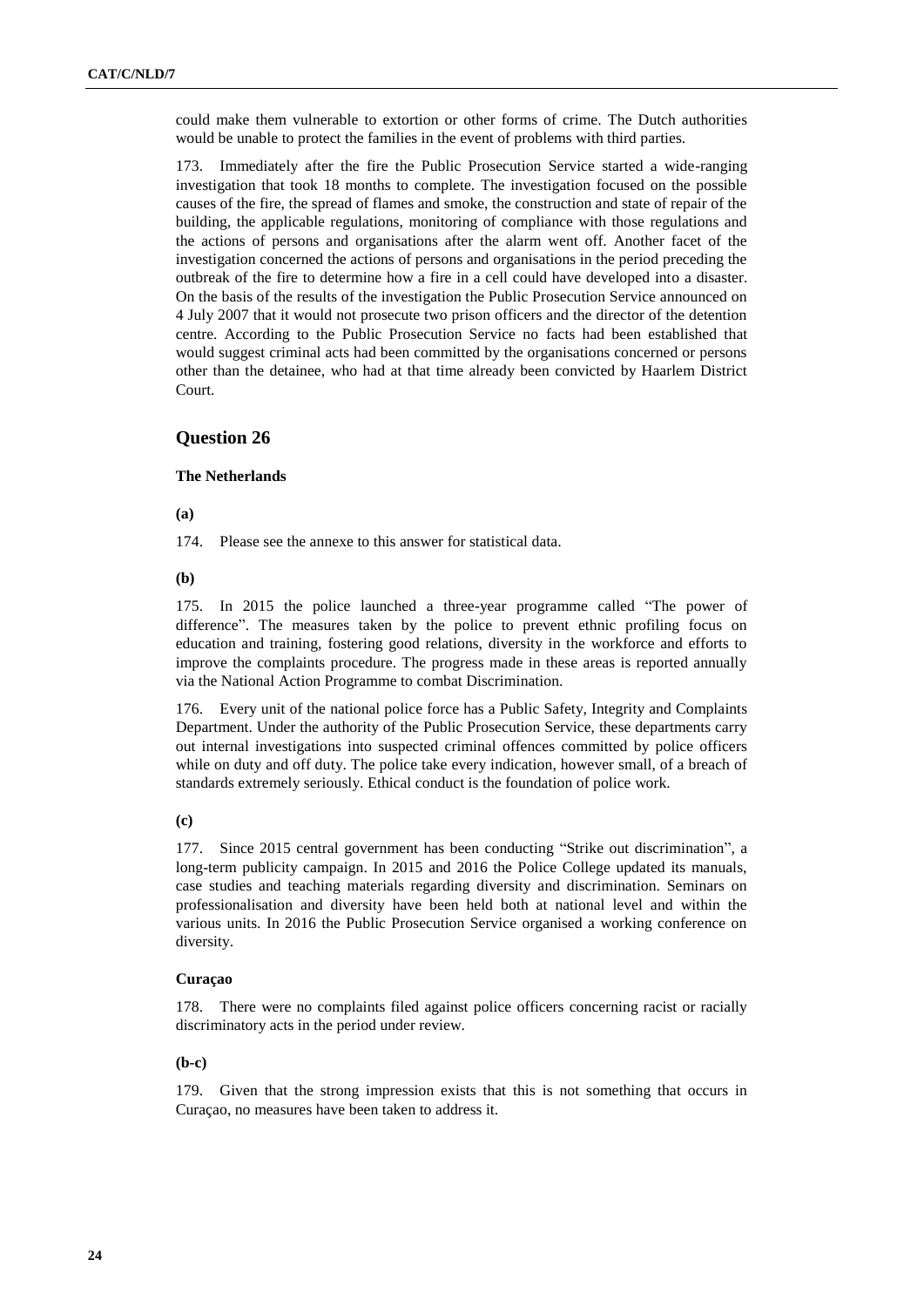### **The Netherlands**

180. From 1 February 2017 to 1 February 2019 the use of electric discharge weapons as standard police equipment is being piloted in the Netherlands in a trial involving 300 police officers. The officers receive two days of training and have to pass an exam before participating. When using force, Dutch police officers must observe the principles of proportionality and minimum coercion, as laid down in section 7 of the Police Act 2012. Instructions have been drafted on the use of electric discharge weapons which take explicit account of these two statutory principles. The aim of the pilot is to reduce the incidence of injuries both among police officers and persons being arrested. Once it has concluded, the pilot will be evaluated by a team of experts and further decision-making will be based on the outcome.

## **Question 28**

### **The Netherlands**

181. See the answers to questions 1 and 4c.

## **Question 29**

### **The Netherlands**

182. Between 2008 and 2014 considerable attention was paid in the mental healthcare services' patient safety programme to the risk of sexually inappropriate behaviour. Every mental healthcare institution has developed its own safety policy as part of its quality and safety management system, which is monitored by the Health Care Inspectorate (IGZ).

183. After the inquiry conducted by the Samson Committee in 2012 into sexual abuse of children placed by the authorities in youth care institutions and foster families, the youth care sector developed a quality framework to prevent sexual abuse. This is monitored by the Inspectorate for Youth Care (IJZ). Care services for the disabled have also been taking action to prevent sexual abuse for some time now. Existing information materials have been adapted for specific groups (people with autism or Down syndrome, for example) and in 2013 guidelines on child abuse, domestic violence and inappropriate behaviour were developed specifically for people with an intellectual or physical disability.

184. All youth care providers must have a complaints procedure and a complaints committee with an independent chair. Complainants can be assisted by an independent adviser during the procedure.

185. All institutions and professionals working in the youth care sector must report all serious incidents to the IJZ/IGZ, including sexually inappropriate behaviour and violence occurring during the provision of youth care. In addition, they must establish a reporting code describing the various steps to be taken when signs of domestic violence and child abuse are identified. For advice in this area professionals can call upon the Veilig Thuis ("Safe at Home") domestic violence advice and reporting centres.

186. In 2013 the IJZ received 119 reports of serious incidents in the youth care sector (institutions and foster families) and 127 reports in 2014. Before 1 January 2015 serious incidents in the care for those with mild intellectual disabilities and the mental health services were reported to the IGZ. Since 1 January 2015 they have been reported to the IJZ: 210 reports in 2015 and 234 in 2016.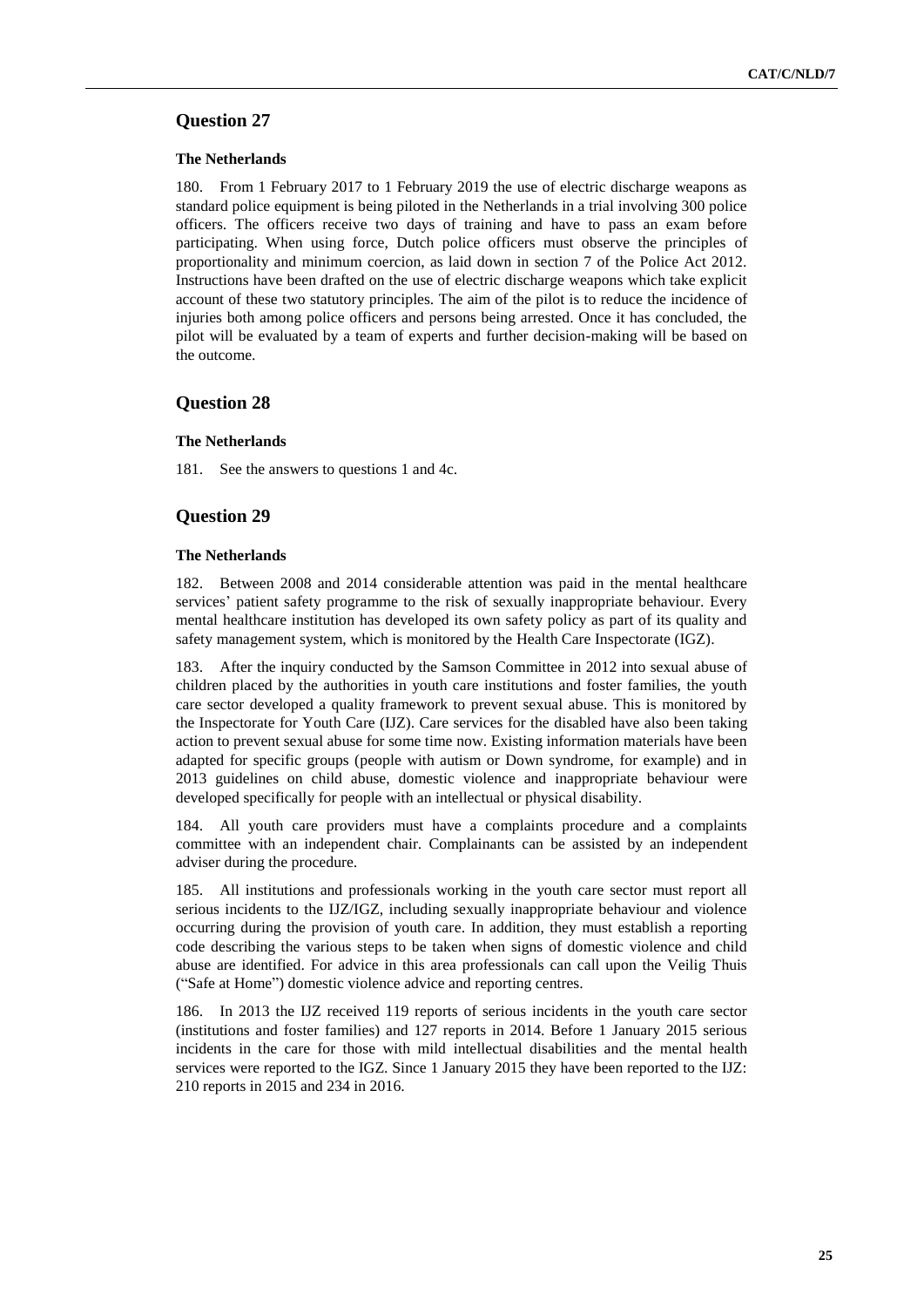## **The Netherlands**

187. A bill to establish a procedure for determining statelessness in the Netherlands is in preparation. The procedure will be open to all stateless persons, regardless of their migratory status, place of birth, income or age. A person claiming to be stateless can have his/her status determined in a specialised civil court in a procedure in which the Immigration and Naturalisation Service has an advisory role. A new right to acquire Dutch nationality for stateless children will also be incorporated in the bill; in certain circumstances this right will be extended to children residing illegally in the Netherlands. The bill is expected to be presented to parliament in 2017.

## **Question 31**

## **The Netherlands**

188. The Medical Research (Human Subjects) Act has been amended with respect to the norms for research involving minors and decisionally incompetent adults. The Act entered into force in 1999 and contained a highly restrictive provision governing research involving these subjects. In practice it proved too restrictive, creating unnecessary obstacles to the development of new therapies for these groups. For this reason, the statutory options for such research have been slightly expanded to conform with the international norms for clinical drug trials to be established under the Clinical Trials Regulation (CTR) EU No. 536/2014. More specifically, this means that non-therapeutic research using these groups is permitted if the trial involves minimum risk and minimum burden compared with the standard treatment for the condition the subject is suffering from.

Section 2 of the Care Sector (Quality, Complaints and Disputes) Act (WKKGZ) obliges care providers to provide good quality care. At a minimum, this means that care providers must act in accordance with professional standards, which includes obtaining informed consent. This Act is general in scope and therefore covers the care and treatment of intersex persons. Unnecessary medical and surgical treatments do not in principle constitute good quality care. The IGZ can enforce the law where care providers are carrying out procedures that are not in accordance with professional standards.

190. Under the WKKGZ a patient or parent can lodge a complaint with the help of a complaints official (free of charge). Complaints must be dealt with within six weeks (with a possible extension to ten weeks) preferably by means of an open discussion between patient/parent and the care provider. If this is unproductive, the patient/parent can submit the dispute to an independent dispute settlement body, which can give binding decisions and grant compensation up to a maximum of €25,000. The patient/parent can also submit the dispute to a civil court.

# **Question 32**

## **The Netherlands**

191. On 29 August 2014 the Minister of Security and Justice and the Minister of Social Affairs and Employment adopted a comprehensive action programme to combat jihadism as part of the government's efforts to fight terrorism. <sup>3</sup> The programme gave rise to a number of legislative proposals which entered into force on 1 March 2017. At the time of writing, no information is available on the number of persons to whom the legislation has been applied. Please see the annexe for more information on the action programme and the legislative proposals.

192. With regard to the question of whether the measures taken comply with obligations arising from international law, the government would note as follows. Article 94 of the

<sup>3</sup> The Action Programme is available in English at: https://english.nctv.nl/binaries/def-a5 nctvjihadismuk-03-lr\_tcm32-83910.pdf.